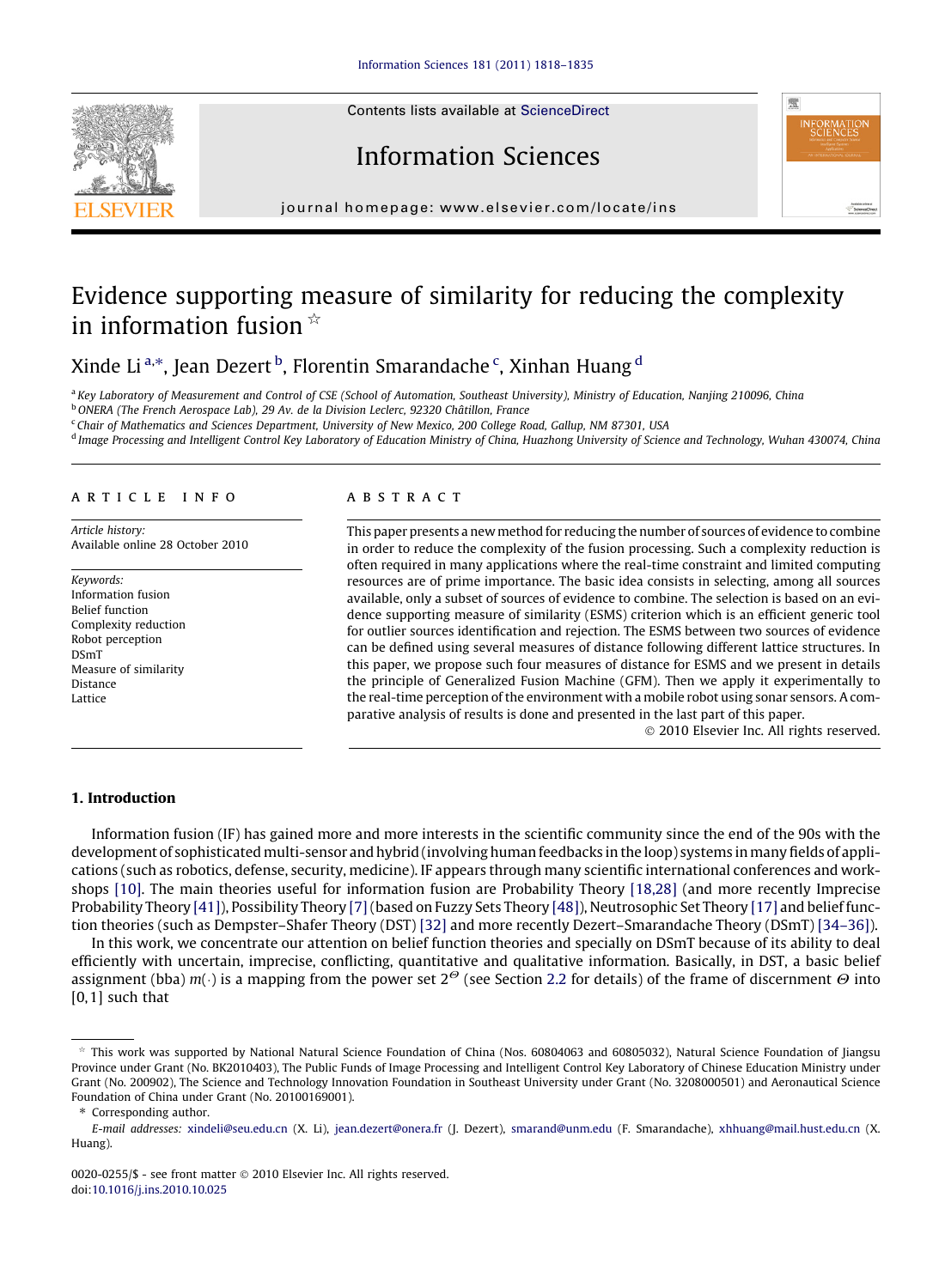$$
m(\emptyset)=0 \quad \text{and} \quad \sum_{X\in 2^\Theta} m(X)=1.
$$

In DST,  $\Theta$  represents the set of exclusive and exhaustive possibilities for the solution of the problem under consideration. In DSmT,  $\Theta$  can be a set of possible nonexclusive elements and the definition of bba is extended to the lattice structures of hyper-power set  $D^{\Theta}$  (see also Section 2.3 for a brief presentation and [\[6,9,36\]](#page-16-0) for definitions, details and examples), and to super-power set S<sup>O</sup> in UFT (Unification of Fusion Theories) [\[33,35\]](#page-17-0). In general, m(·) is not a measure of probability, except in the case when its focal elements (that is, the elements which have a strictly positive mass of belief) are singletons; in such case, m( $\cdot$ ) is called a Bayesian bba [\[32\]](#page-17-0) which can be considered as a subjective probability measure. In belief function theories, the main information fusion problem consists in finding an efficient way for combining several sources of evidence  $s_1,s_2,\ldots,s_n$  characterized by their basic belief assignments (bba's)  $m_1(\cdot),m_2(\cdot),\ldots,m_n(\cdot)$ . These bba's are defined on the same fusion space, either  $2^{\Theta}$ ,  $D^{\Theta}$ , or  $S^{\Theta}$  depending on the underlying model associated with the nature of the frame  $\Theta$ . The difficulty in information fusion arises from the fact that the sources can be conflicting (that is, one source assigns some beliefs to a proposition A whereas another source assigns some beliefs to a proposition B, but A and B are known to be truly exclusive  $(A \cap B = \emptyset)$  and one needs a solution for dealing with conflicting information in the fusion. In DST, Shafer proposes Dempster's rule of combination, as the fusion operator, to combine sources of evidence whereas in DSmT the recommended fusion operator is PCR5 (Proportional Conflict Redistribution # 5) rule of combination, see [\[32\]](#page-17-0) and [\[36\]](#page-17-0) for discussions and comparisons of these rules. PCR5 is more complex than Demspter's rule but it offers a better ability to deal with conflicting information.

However, both rules become intractable in some applications having only low computational capacities (as in some autonomous onboard systems by example) because their complexity increases drastically with the number  $n$  of sources combined or with the size of the frame  $\Theta$ , specially in the worst case (that is, when a strictly positive mass of belief is assigned to all elements of the fusion space). To avoid this problem, one can do: (1) to reduce the number of sources combined and (2) to reduce the size of the frame  $\Theta$ . In this paper, we propose a solution only for reducing the number of sources combined. We are not concerned about the second aspect in our application of robot perception since in this application our frame  $\Theta$  has only two elements representing the emptiness or occupancy states of the grid cells of the sensed map of the environment. To expect good performances of such a limited-resource fusion scheme, it seems natural to search and combine altogether only the sources which are coherent (which are not too conflicting) according to a given measure of similarity in terms of Dedekind's lattice.

Such an idea has been already investigated by several authors who have proposed some distance measures between two evidential sources in different fields of applications. For example, Tessem [\[38\]](#page-17-0), in 1993, proposed the distance  $d_{ij}=max_{\theta_l\in\Theta}|\textit{BetP}_i(\theta_l)-\textit{BetP}_j(\theta_l)|$  according to the pignistic probability transform  $\textit{BetP}(\cdot)$ . In 1997, Bauer [\[1\]](#page-16-0) introduced two other measures of error to take a decision based on pignistic probability distribution after approximation. In 1998, Zouhal and Denoeux [\[49\]](#page-17-0) also introduced a distance based on mean square error between pignistic probability. In 1999, Petit-Renaud [\[29\]](#page-16-0) defined a measure directly on the power set of  $\Theta$  and proposed an error criterion between two belief structures based on the generalized Hausdorff distance. In 2001, Jousselme et al. [\[13\]](#page-16-0) proposed in DST framework, a new distance measure  $d_{ij} = 1 - \frac{1}{\sqrt{2}}\sqrt{m_1^2 + m_2^2 - 2\langle m_1, m_2 \rangle}$  between two bba's for measuring their similarity (closeness). In 2006, Ristic and Smets [\[30,31\]](#page-16-0) defined in the TBM (Transferable Belief Model) framework a TBM-distance between bba's to solve the association of uncertain combat ID declarations. These authors also recalled Bhattacharya's distance  $d_{ij}=\sqrt{1-\sum_{A\in\mathsf{F}_i}\sum_{B\in\mathsf{F}_j}\sqrt{m_i(A)m_j(B)}}$  between two bba's. In 2006, Diaz et al. [\[5\]](#page-16-0) proposed a new measure of similarity between bba's based on Tversky's similarity measure [\[40\].](#page-17-0) Note that in belief function theories, the classical measures used in Probability Theory (for example, Kullback–Leibler's (KL) distance [\[2\]\)](#page-16-0) couldnot be applied directly because bba's werenot probability measures in general. Kaburlasos et al. [\[16,19\]](#page-16-0) also proposed several valuable similarity measure functions based on an inclusion measure [\[14,15\]](#page-16-0) and a metric respectively. Dongrui Wu et al. proposed a vector similarity measure for linguistic approximation, which was very useful in understanding the uncertainties associated with linguistic terms [\[45\]](#page-17-0). And then, he also compared deeply ranking methods, similarity measures and uncertainty measures for interval type-2 fuzzy sets [\[46\]](#page-17-0).

In this paper, we develop an Evidence Support Measure of Similarity (ESMS) in a generalized fusion space according to different lattices structures [\[6,9,47\]](#page-16-0) for reducing the number of sources of evidence to combine. This allows us to reduce drastically the computational complexity of the fusion processing for the real-time implementation purpose. As shown in the next sections, we propose several possible measures of distance for ESMS. The purpose of this paper is neither to select, nor to justify, the best measure of distance for ESMS but only to illustrate from a real-time experiment with real data the advantages of this new approach.

This paper is organized as follows. In Section 2, we briefly recall the main paradigms for dealing with uncertain information. In Section 3, we give a general mathematical definition of ESMS between two basic belief assignments and some basic properties of ESMS. In Section 4, we extend and present different possible ESMS functions (distance measures) fitting with the different lattice structures listed in Section 2. A comparison of the performances of four possible distances is made through a simple example in Section 5. The simulation presented in Section 6 shows in details how ESMS filter is used within GFM scheme and its advantage. An application of ESMS filter in GFM for mobile robot perception with real-data (sonar sensors measurements) is presented in Section 7 to show the advantages of the approach proposed here. The conclusion is given in Section 8.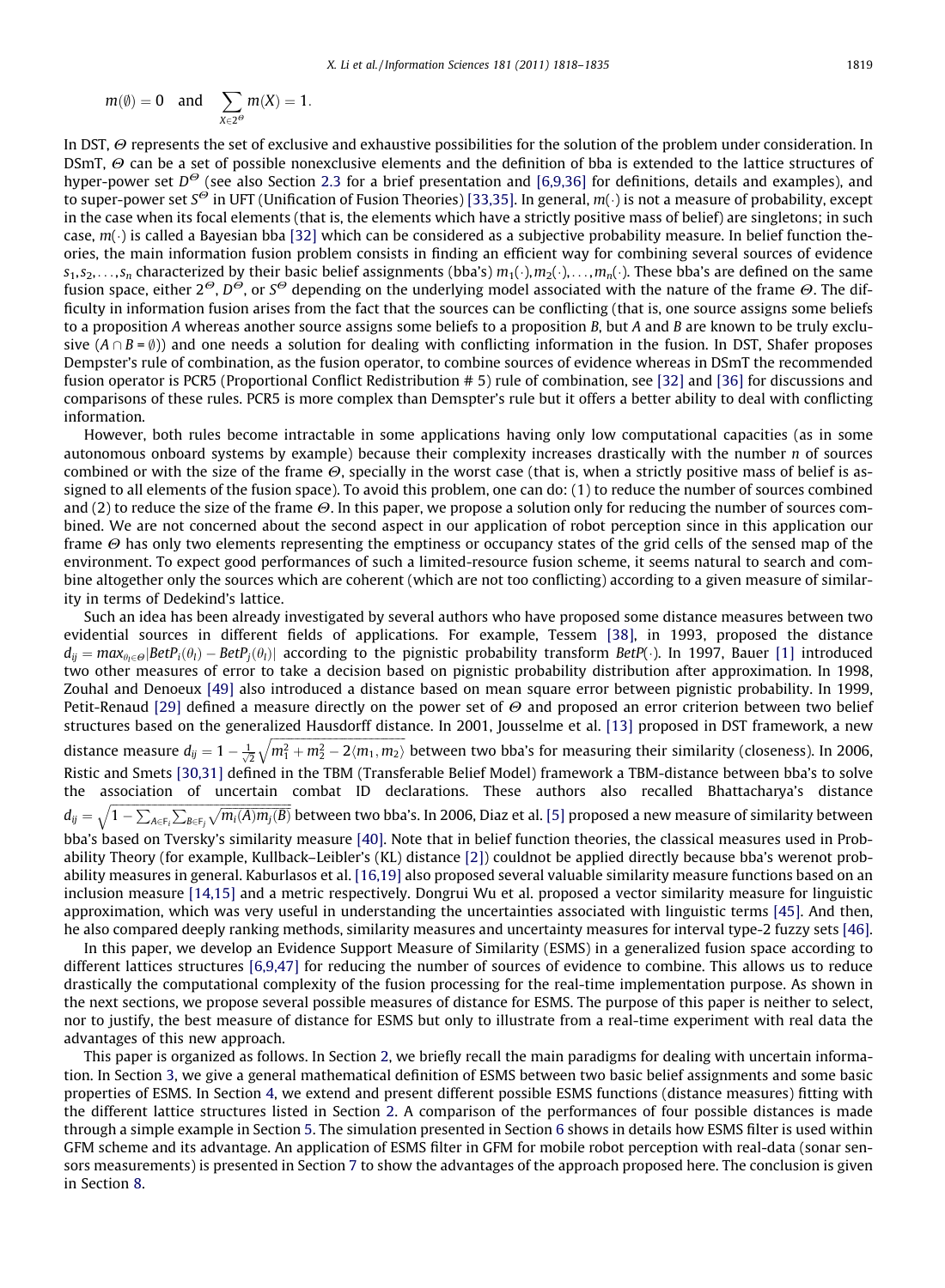# <span id="page-2-0"></span>2. The main paradigms for dealing with uncertainties

# 2.1. Probability Theory and Bayesian rule

Probability Theory [\[18\]](#page-16-0) is the original theory for dealing with uncertainty. We will not present this theory in detail since there exist dozens of classical books devoted to it, see for example [\[28\].](#page-16-0) We just recall that a random experiment is an experiment (action) whose result is uncertain before it is performed and a trial is a single performance of the random experiment. An outcome is the result of a trial and the sample space  $\Theta$  is the set of all possible outcomes of the random experiment. An event is the subset of the sample space  $\Theta$  to which a probability measure can be assigned. Two events  $A_i$  and  $A_j$  are said exclusive (disjoint) if  $A_i \cap A_j = \emptyset$ ,  $\forall i \neq j$ , where the empty set  $\emptyset$  represents the impossible event. The sure event is the sample space  $\Theta$ . Probability Theory is based on Set Theory and the measure theory on sets. The following axioms have been identified as the necessary and sufficient condition for probability  $P(\cdot)$  as a measure: Axiom (1) (nonnegativity)  $0 \leqslant P(A) \leqslant 1$ , Axiom (2) (unity)  $P(\Theta)$  = 1, and Axiom (3) (finite additivity,<sup>1</sup>) if  $A_1,A_2,\ldots,A_n$  are disjoint events, then  $P(A_1\cup A_2\cup\ldots\cup A_n)=$  $\sum_{i=1}^n P(A_i)$ . Events which are subsets of the sample space are put in one-to-one correspondence with propositions in belief function theory [\[32\]](#page-17-0) (pages 35–37). That's why we use indifferently the same terminology for set, event or proposition in this paper. The probabilistic inference is (usually) carried out according to Bayesian rule:

$$
\forall B, P(B) > 0, \quad P(A_i|B) = \frac{P(A_i \cap B)}{P(B)} = \frac{P(B|A_i)P(A_i)}{\sum_{j=1}^{n} P(B|A_j)P(A_j)},
$$
\n(1)

where the sample space  $\Theta$  has been partitioned into exhaustive and exclusive events  $A_1, A_2, \ldots, A_n$ , that is,  $A_i \cap A_i = \emptyset$ ,  $(i \neq i)$ and  $A_1\cup A_2\cup\cdots\cup A_n$  =  $\Theta$ ;  $P(\cdot)$  is an a priori probability measure defined on  $\Theta$  satisfying Kolmogorov's axioms. In Bayesian formula, it is assumed that the denominator is strictly positive. A generalization of this rule has been proposed by Jeffrey [\[11,12\]](#page-16-0) for working in circumstances where the parochialist assumption is not a reasonable assumption, i.e. when  $P(B|B) = 1$  is a fallacy, see [\[12,25\]](#page-16-0) for details and examples.

Using the classical terminology adopted in belief function theories (DST or DSmT) and considering for example  $\Theta = \{A, B\}$ , a discrete probability measure  $P(\cdot)$  can be interpreted as a specific Bayesian belief mass  $m(\cdot)$  such that

$$
m(A) + m(B) = 1. \tag{2}
$$

#### 2.2. Dempster–Shafer Theory (DST)

In DST [\[32\],](#page-17-0) the frame of discernment  $\Theta$  of the fusion problem under consideration consists in a discrete finite set of n exhaustive and exclusive elementary hypotheses  $\theta_i$ , that is,  $\Theta = \{\theta_1, \theta_2, \dots, \theta_n\}$ . This is called Shafer's model of the problem. Such model assumes that an ultimate refinement of the problem is possible, exists and is achievable, so that elements  $\theta_i$ ,  $i = 1, 2, \ldots, n$  are precisely defined and identified in such a way that we are sure that they are truly exclusive and exhaustive (closed-world assumption). The set of all subsets of  $\Theta$  is called the power set of  $\Theta$  and is denoted 2<sup> $\Theta$ </sup>. Its cardinality is 2<sup>|0|</sup>. Since  $2^{\Theta}$  is closed under  $\cup$  and all  $\theta_i$ , i = 1,2,...,n are exclusive, it defines a Boolean algebra. All composite propositions built from elements of  $\Theta$  with  $\cup$  operator such that:

(1)  $\emptyset, \theta_1, \ldots, \theta_n \in 2^{\Theta}$ ;

(2) If A,  $B \in 2^{\Theta}$ , then  $A \cup B \in 2^{\Theta}$ ;

(3) No other elements belong to  $2^{\Theta}$ , except those obtained by using rules (1) or (2).

Shafer defines a basic belief assignment (bba), also called mass function, as a mapping m( $\cdot$ ): 2 $^\Theta$   $\to$  [0,1] satisfying m( $\emptyset$ ) = 0 and the normalization condition. Typically, when  $\Theta$  = {A,B} and Shafer's model holds, in DST one works with  $m(\cdot)$  such that  $m(A) + m(B) + m(A \cup B) = 1,$  (3)

 $m(A \cup B)$  allows us to assign some beliefs to the disjunction  $A \cup B$  which represents the ignorance in choosing either A or B. From this simple example, one clearly sees the ability of DST in offering a better model for a total ignorant/vacuous source of information which is obtained by setting  $m(A \cup B) = 1$ . For Probability Theory, one would be forced to adopt the principle of insufficient reason (also called the principle of indifference) to take  $m(A) = m(B) = 1/2$  as default belief mass for representing a total ignorant body of evidence.

In DST framework, the combination of two belief assignments  $m_1(\cdot)$  and  $m_2(\cdot)$  is done with Dempster's rule of combination. This rule is nothing but a normalized version of the conjunctive rule in order to remove the total conflicting mass [\[32\]](#page-17-0). Dempster's rule is defined if and only if the two sources of evidence are not fully conflicting, that is, when  $\sum_{X_1,X_2 \in 2^\Theta} m_1(X_1)m_2(X_2) \neq 1$  and it is mathematically defined by  $m(\emptyset) = 0$  and for  $X \neq \emptyset$  by

 $X_1 \cap X_2 = \emptyset$ 

 $<sup>1</sup>$  Another axiom related to the countable additivity can be also considered as the fourth axiom of Probability Theory.</sup>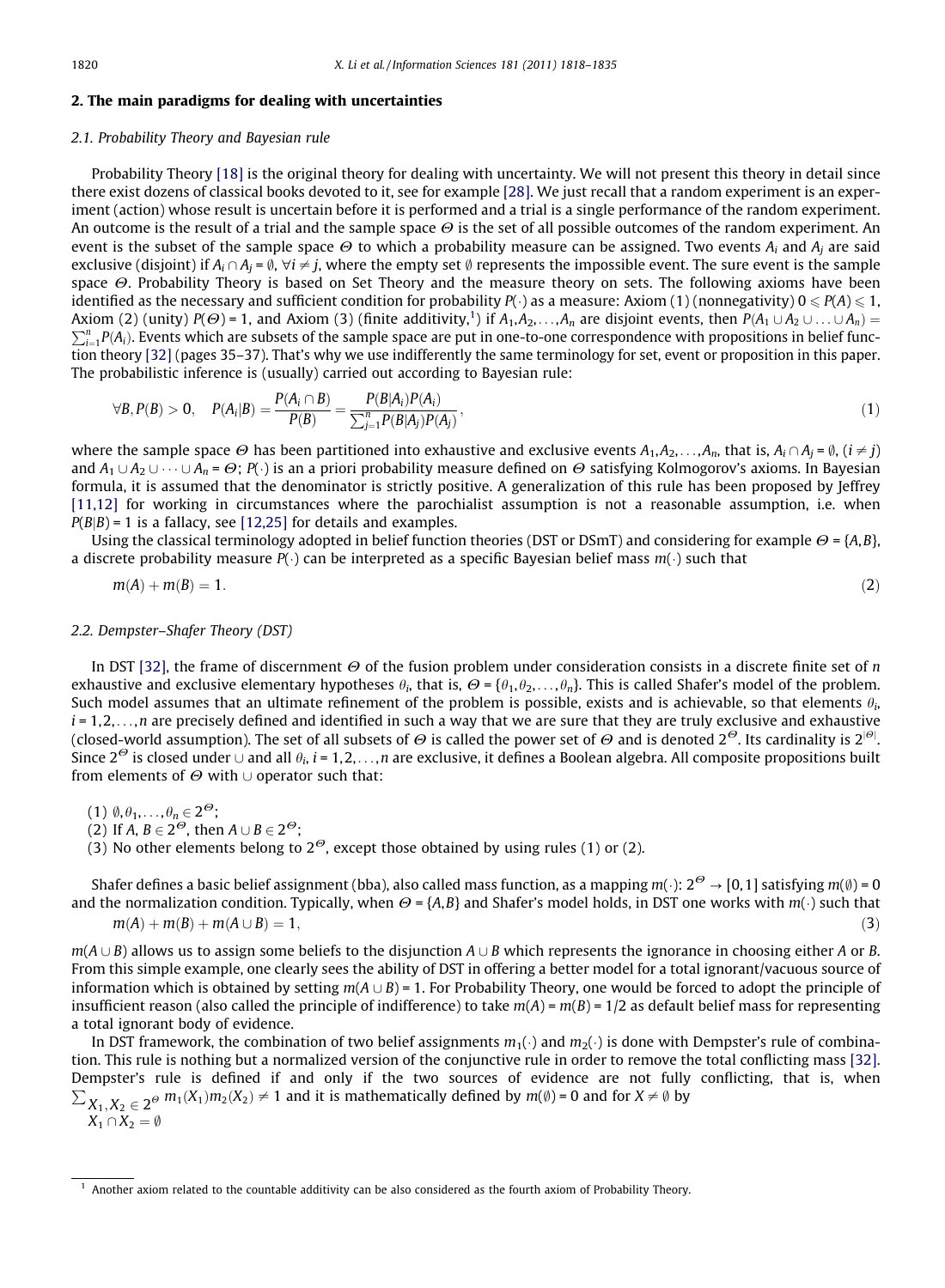<span id="page-3-0"></span>
$$
m(X) = \frac{\sum_{X_1, X_2 \in 2^{\Theta}} m_1(X_1) m_2(X_2)}{1 - \sum_{\substack{X_1, X_2 \in 2^{\Theta}}}{X_1 \cap X_2 = \emptyset}} \tag{4}
$$

#### 2.3. Dezert–Smarandache Theory (DSmT)

In DSmT framework [\[34–36\]](#page-17-0), the frame  $\Theta = {\theta_1, \theta_2, \ldots, \theta_n}$  is a finite set of *n* exhaustive elements which are not necessarily exclusive. The principle of the third excluded middle and Shafer's model are refuted in DSmT (but can be introduced if needed depending on the model of the frame one wants to deal with). For a wide class of fusion problems, this is because the nature of hypotheses can be only a vague and imprecise or a crude approximation of the reality and no ultimate refinement is achievable. As a simple example, if we consider two suspects, Peter  $(P)$  and Mary  $(M)$ , in some criminal investigations, it is possible that Peter has committed the crime alone, as well as Mary, or maybe Peter and Mary have committed the crime together. In that case, one has to consider the possibility for  $P \cap M \neq \emptyset$ , but there is no way to refine the original frame  $\Theta = \{P, M\}$  into a finer one with exclusive finer elements, i.e.  $\Theta^{'}$  = {P\(P  $\cap$  M),P  $\cap$  M,M\(P  $\cap$  M)}, because there is no physical meaning and no possible occurrence of the atomic granules  $P(\{P \cap M\})$  and  $M\setminus (P \cap M)$ . In other words, the exclusive elements of the refined frame satisfying Shafer's model cannot always be well identified and precisely separated or may make no sense at all. This is why DSmT deals with nonexclusive, partially overlapped or vague elements and refutes Shafer's model and third excluded middle assumptions. DSmT proposes to work in a fusion space defined by Dedekind's lattice also called hyper-power set  $D^{\Theta}$ .

The hyper-power set is defined as the set of all composite propositions built from elements of  $\Theta$  with  $\cap$  and  $\cup$  operators such that [\[4\]:](#page-16-0)

 $(1)$   $\emptyset$ ,  $\theta_1, \ldots, \theta_n \in D^{\Theta}$ ;

(2) If  $A, B \in D^{\Theta}$ , then  $A \cup B \in D^{\Theta}$  and  $A \cap B \in D^{\Theta}$ ;

(3) No other elements belong to  $D^{\Theta}$ , except those obtained by using rules (1) or (2).

Following Shafer's idea, Dezert and Smarandache define a (generalized) basic belief assignment (or mass) as a mapping  $m(\cdot): D^{\Theta} \rightarrow [0,1]$  such that:

$$
m(\emptyset) = 0
$$
 and  $\sum_{X \in D^{\Theta}} m(X) = 1$ .

Typically, when  $\varTheta$  = {A,B} and Shafer's model doesnot hold, in DSmT one works with m( $\cdot$ ) such that

$$
m(A) + m(B) + m(A \cup B) + m(A \cap B) = 1,\tag{5}
$$

which appears actually as a direct and natural extension of [\(2\) and \(3\)](#page-2-0).

Actually DSmT also offers an advantage to work with Shafer's model or with any hybrid model if some integrity constraints between elements of the frame are known to be true and must be considered in the fusion. DSmT allows to solve static or dynamic<sup>2</sup> fusion problems in the same mathematical framework. For convenience, one denotes by  $G^{\Theta}$  the generalized fusion space or generalized power set including integrity constraints (that is, exclusivity as well as possible nonexistence restrictions between some elements of  $\Theta$ ), so that  $G^{\Theta}$  =  $D^{\Theta}$  when no constraint enters in the model, or  $G^{\Theta}$  = 2 $^{\Theta}$  when one wants to work with Shafer's model (see [\[34\]](#page-17-0) for details and examples), or  $G^{\Theta} = \Theta$  when working with probability model. If one wants to work with the space closed under union  $\cup$ , intersection  $\cap$ , and complementarity C operators, then  $G^{\Theta} = S^{\Theta}$ , i.e. the superpower set (see next section). A more general introduction of DSmT can be found in Chapter 1 of [\[36\].](#page-17-0)

In DSmT, the fusion of two sources of evidence characterized by  $m_1(\cdot)$  and  $m_2(\cdot)$  is defined by  $m_{PCRS}(\emptyset)$ =0 and  $\forall X \in G^{\Theta}\backslash \{\emptyset\}$ 

$$
m_{PCRS}(X) = m_{12}(X) + \sum_{\substack{Y \in G^{\Theta} \\ X \cap Y = \emptyset}} \left[ \frac{m_1(X)^2 m_2(Y)}{m_1(X) + m_2(Y)} + \frac{m_2(X)^2 m_1(Y)}{m_2(X) + m_1(Y)} \right],
$$
(6)

where all sets involved in the above formula are in the canonical form.  $m_{12}(X) \equiv m_\cap(X) = \sum_{X_1,X_2 \in G^6}$  $m_1(X_1)m_2(X_2)$  corre-

sponds to the conjunctive consensus on X between  $n = 2$  sources and where all denominators are different from zero. If a denominator is zero, that fraction is discarded. A general formula of PCR5 for the fusion of  $n > 2$  sources has been proposed in [\[35\]](#page-17-0).

 $<sup>2</sup>$  i.e. when the frame or its model change with time.</sup>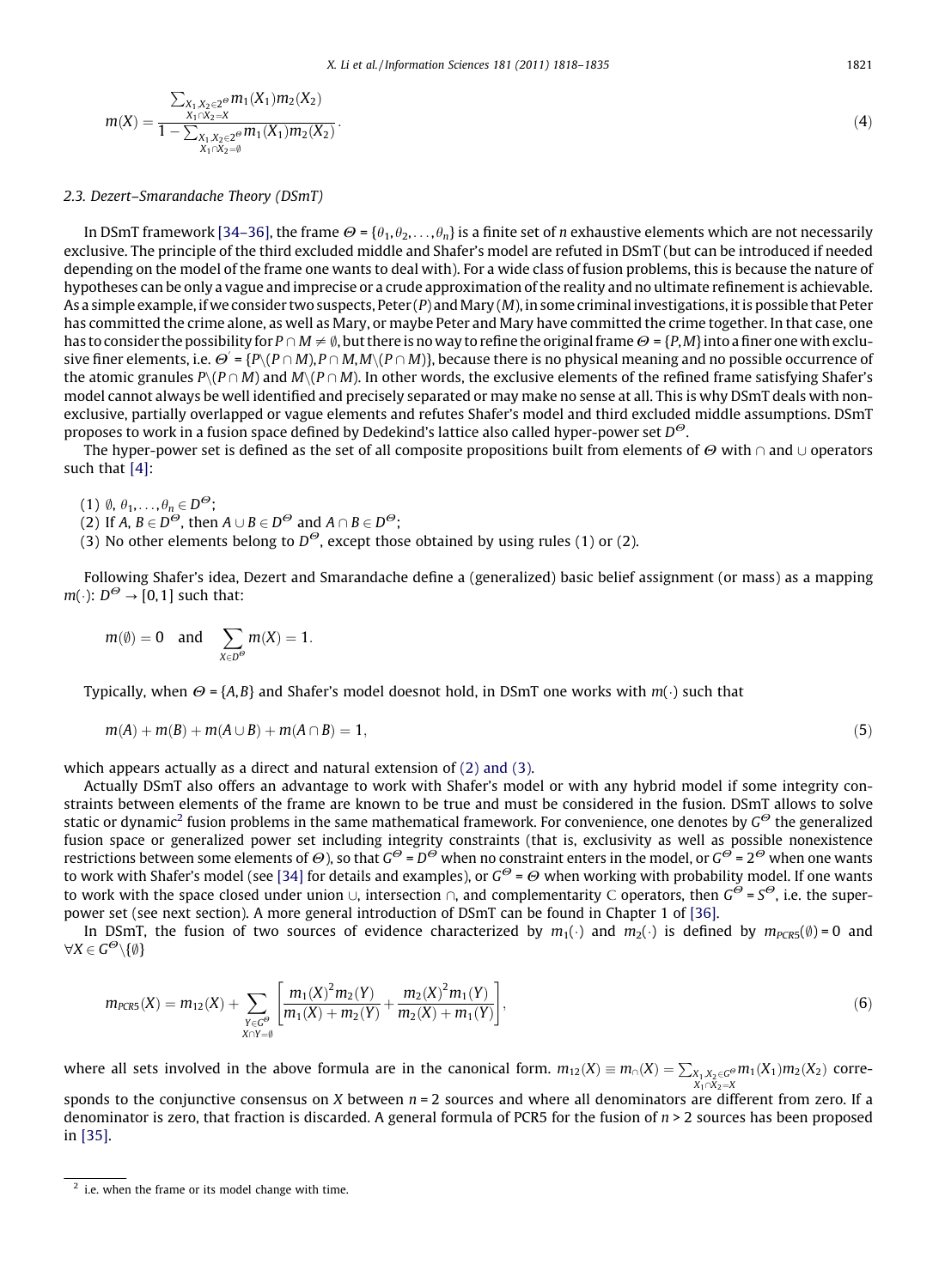# <span id="page-4-0"></span>2.4. Unification of fusion theory (UFT)

Recently Smarandache has proposed in [\[33,35\]](#page-17-0) an extension of DSmT by considering a super-power set  $S^{\Theta}$  as the Boolean algebra on  $\Theta$ , that is,  $S^\Theta = (\Theta,\cap,\cup,C(\cdot))$ . In other words,  $S^\Theta$  is assumed to be closed under union  $\cup$ , intersection  $\cap$ , and complement C( $\cdot$ ) of sets respectively. With respect to the partial ordering relation, the inclusion  $\subseteq$  , the minimum element is the empty set  $\emptyset$ , and the maximal element is the total ignorance  $I = \bigcup_{i=1}^n \theta_i$ . Since it extends the power set space through the closed operation of  $\cap, \cup$  and complement ( ) operators, that is, UFT not only considers the nonexclusive situation among the elements, but also considers the exclusive, exhaustive, nonexhaustive situation, and even the open and closed world. Typically, when  $\Theta = \{A, B\}$ , in UFT one works with  $m(\cdot)$  such that,

$$
m(A) + m(B) + m(A \cap B) + m(A \cup B) + m(C(A)) + m(C(B)) + m(C(A) \cup C(B)) = 1.
$$
\n(7)

### 3. Evidence Support Measure of Similarity (ESMS)

**Definition 3.1.** Let's consider a discrete and finite frame  $\Theta$  and the fusion space  $G^{\Theta}$  including integrity constraints of the model associated with  $\Theta$ . The infinite set of basic belief assignments defined on  $G^{\Theta}$  is denoted by  $m_{C^{\Theta}}$ . An Evidence Support Measure of Similarity (ESMS) of two (generalized) basic belief assignments  $m_1(\cdot)$  and  $m_2(\cdot)$  in  $m_{G^{\Theta}}$  is the function Sim $(\cdot,\cdot): m_{G^\Theta}\times m_{G^\Theta} \to [0,1]$  satisfying the following conditions:

- (1) Symmetry:  $\forall m_1(\cdot), m_2(\cdot) \in m_{G^{\Theta}}, Sim(m_1, m_2) = Sim(m_2, m_1);$
- (2) Consistency:  $\forall m(\cdot) \in m_{G^{\Theta}}, Sim(m, m) = 1;$
- (3) Nonnegativity:  $\forall m_1(\cdot), m_2(\cdot) \in m_{G^{\Theta}}, Sim(m_1, m_2) \geq 0.$

This definition has been given in [\[16\]](#page-16-0) and we focus on it from the point of view of belief function. We will say that  $m_2(\cdot)$  is more similar to  $m_1(\cdot)$  than  $m_3(\cdot)$  if and only if Sim $(m_1,m_2)\geqslant Sim(m_1,m_3)$ . The maximum degree of similarity is naturally obtained when both bba's  $m_1(\cdot)$  and  $m_2(\cdot)$  coincide, which is expressed by consistency condition (2). The equality  $Sim(m_1, m_2) = 0$  must be obtained when bba's of two different sources are not assigned to the same focal elements, that is, whenever  $m_1(\cdot)$  is focused on  $X \in G^{\Theta}$ , which is denoted  $m_1^X(\cdot)$  and corresponds to  $m_1(X)$  = 1, and  $m_2(\cdot)$  is focused on  $Y \in G^{\Theta}$ , that is,  $m_2(\cdot) = m_2^Y(\cdot)$  such that  $m_2(Y) = 1$ , with  $X \cap Y = \emptyset$ .

Obviously, for any bba  $m_1(\cdot) \in m_{G^{\Theta}}$  (which is a  $|G^{\Theta}|$ -dimensional vector) and any small positive real number  $\epsilon$ , there exists at least one bba  $m_2(\cdot) \in m_{G^\Theta}$  for a given distance measure<sup>3</sup>  $d(\cdot,\cdot)$  such that  $d(m_1,m_2)$   $\leqslant$   $\epsilon$ .

**Definition 3.2.** (Agreement of evidence): If there exist two basic belief assignments  $m_1(\cdot)$  and  $m_2(\cdot)$  in  $m_{G^{\Theta}}$  such that for some distance measure  $d(\cdot,\cdot)$ , one has  $d(m_1,m_2)\leq \epsilon$  with  $\epsilon>0$ , then  $m_1(\cdot)$  and  $m_2(\cdot)$  are said  $\epsilon$ -consistent with respect to the distance  $d(\cdot, \cdot)$ .

As we know, the smaller  $\epsilon > 0$  is, the closer the distance  $d(m_1, m_2)$  between  $m_1(\cdot)$  and  $m_2(\cdot)$  is, that is, the more similar or consistent  $m_1(\cdot)$  and  $m_2(\cdot)$  are.

From the previous definitions, ESMS is regarded as an interesting measure for evaluating the degree of similarity between two sources. We propose to use ESMS as a preprocessing/thresholding technique to reduce the complexity of the combination of evidential sources by keeping in the fusion only the sources which are  $\epsilon$ -consistent.  $\epsilon$  is actually a threshold parameter which has to be tuned by the system designer and which depends on the application and computational resources.

#### 4. Several possible ESMS

In this section we propose several possibilities for choosing an ESMS function Sim( $\cdot,\cdot$ ) defined in the general fusion space  $G^{\Theta}$ , where all models, that is, probability, Dempster–Shafer (DS), Dezert–Smarandache (DSm) and Unification of Fusion may be chosen as the working model, however, the two evidential sources, when computing their similarity, must simultaneously work in the same model. The direct computation of their similarity between two sources respectively working in the different models is not significant.

# 4.1. Euclidean ESMS function  $Sim_F(m_1, m_2)$

**Definition 4.1.** Let  $\Theta$  = { $\theta_1, \ldots, \theta_n$ } (n > 1), m<sub>1</sub>(·) and m<sub>2</sub>(·) in m<sub>G</sub> $\phi$ , X<sub>i</sub> the *i*th (generic) element of G<sup> $\Theta$ </sup> and  $|G^{\Theta}|$  the cardinality of  $G^{\Theta}$ . The following Euclidean ESMS function can be defined<sup>4</sup>:

<sup>&</sup>lt;sup>3</sup> Here we donot specify the distance measure and keep it only as a generic distance. Actually  $d(\cdot, \cdot)$  can be any distance measure. In practice, the Euclidean distance is often used.

<sup>&</sup>lt;sup>4</sup> This is an extension of what is proposed in [\[13\]](#page-16-0) for working in any fusion space, that is, in  $G^{\Theta} = 2^{\Theta}$ ,  $G^{\Theta} = D^{\Theta}$ , or  $G^{\Theta} = S^{\Theta}$ . See [\[36\],](#page-17-0) Chapter 1 for details.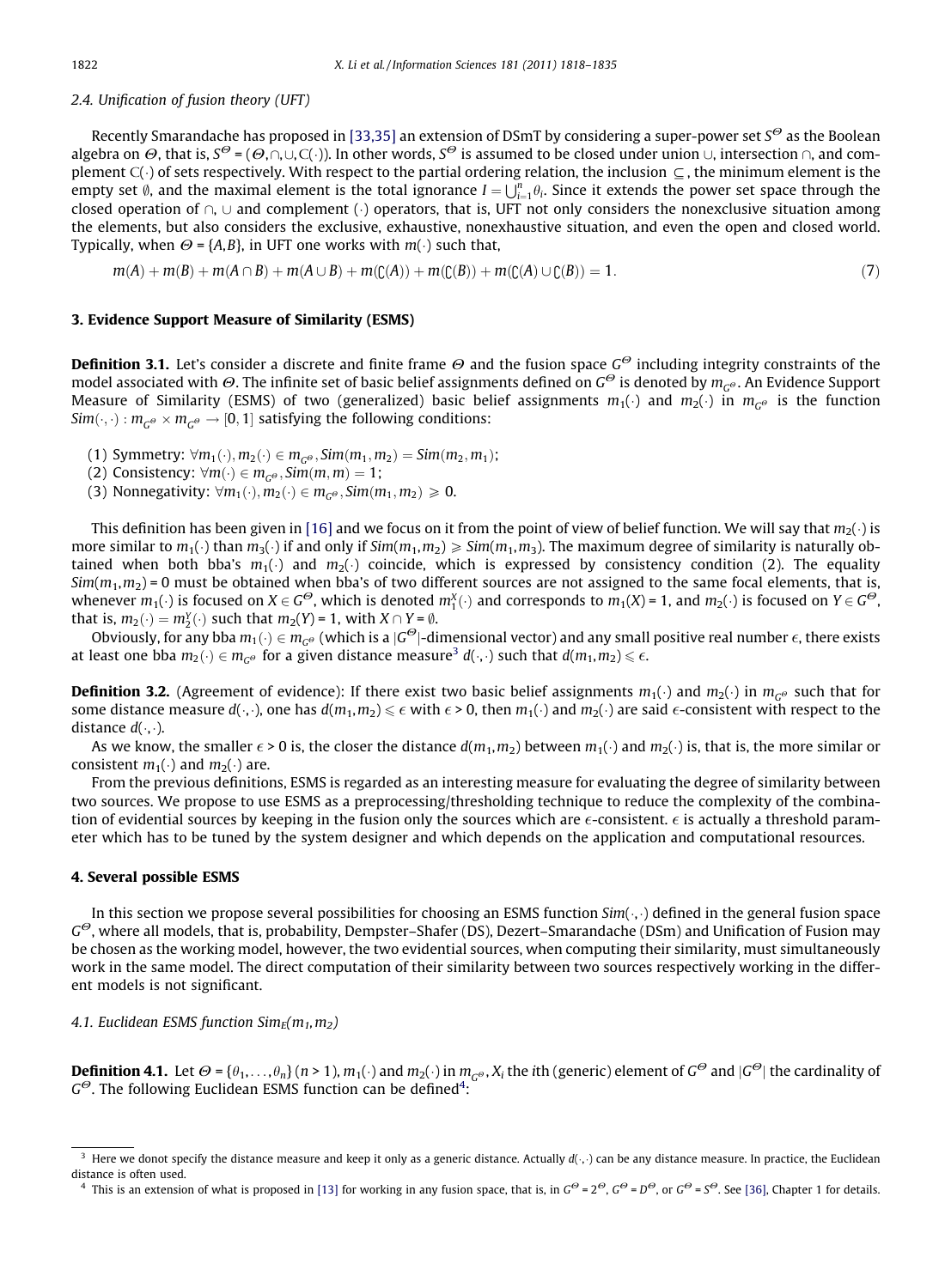<span id="page-5-0"></span>
$$
Sim_E(m_1, m_2) = 1 - \frac{1}{\sqrt{2}} \sqrt{\sum_{i=1}^{|G^{\Theta}|} (m_1(X_i) - m_2(X_i))^2}
$$
\n(8)

**Theorem 4.1.** Sim<sub>E</sub>( $m_1, m_2$ ) defined in ([8](#page-4-0)) is an ESMS function.

(See proof in Appendix)

4.2. Jousselme ESMS function  $Sim_l(m_1, m_2)$ 

**Definition 4.2.** Let  $m_1(\cdot)$  and  $m_2(\cdot)$  be two basic belief assignments in  $m_{G^{\Theta}}$  provided by the sources of evidence S<sub>1</sub> and S<sub>2</sub>. Assumed<sup>5</sup> a  $|G^{\Theta}| \times |G^{\Theta}|$  positively definite matrix  $D = [D_{ij}]$ , where  $D_{ij} = |X_i \cap X_j|/|X_i \cup X_j|$ , with  $X_i, X_j \in G^{\Theta}$ . Then, Jousselme ESMS function can be redefined from the Jousselme et al. measure [\[13\]](#page-16-0):

$$
Sim_J(m_1, m_2) = 1 - \frac{1}{\sqrt{2}} \sqrt{(m_1 - m_2)^T D (m_1 - m_2)}
$$
\n(9)

or equivalently

$$
Sim_J(m_1, m_2) = 1 - \frac{1}{\sqrt{2}} \sqrt{m_1^2 + m_2^2 - 2 \langle m_1, m_2 \rangle},
$$

where  $\langle m_1, m_2 \rangle$  is the scalar product defined as:

$$
\langle m_1, m_2 \rangle = \sum_{i=1}^{|C^{\Theta}|} \sum_{j=1}^{|C^{\Theta}|} D_{ij} m_1(X_i) m_2(X_j),
$$

 $X_i, X_j \in G^\Theta$ , i, j = 1,..., s,  $|G^\Theta|$ .

**Theorem 4.2.** Sim<sub>I</sub>( $m_1, m_2$ ) defined in formula (9) is an ESMS function.

(See proof in Appendix). Actually  $Sim_F(m_1, m_2)$  is nothing but a special case of  $Sim_I(m_1, m_2)$  when taking D as the  $|G^{\Theta}| \times |G^{\Theta}|$ identity matrix.

# 4.3. Ordered ESMS function  $Sim_0(m_1, m_2)$

The definition of the (partial) ordered ESMS function  $Sim_0(m_1, m_2)$  is similar to  $Sim_l(m_1, m_2)$  but instead of using Jousselme's matrix  $D = [D_{ij}]$ , where  $D_{ij} = |X_i \cap X_j|/|X_i \cup X_j|$ , with  $X_i$ ,  $X_j \in G^{\overrightarrow{\Theta}}$ , we choose the DSm matrix  $O = [O_{ij}]$ , where  $O_{ij} = s(-1)$  $X_i \cap X_i$ )/s( $X_i \cup X_i$ ), and s(X) corresponds to the intrinsic informational content of the proposition X defined in details in [\[34\]](#page-17-0) (Chapter 3). s(X) is used for partially ordering the elements of  $G^{\Theta}$ . More precisely, s(X) is the sum of the inverse of the length of the components of Smarandache's code $6$  of X.

As a simple example, let's take  $\Theta = {\theta_1, \theta_2}$  with free DSm model (that is, when all elements are nonexclusive two-by-two), then the partially<sup>7</sup> ordered hyper-power set  $G^{\Theta} = D^{\Theta}$  is given by  $D^{\Theta} = \{\emptyset, \theta_1 \cap \theta_2, \theta_1, \theta_2, \theta_1 \cup \theta_2\}$ . As we know,  $s(\emptyset) = 0$ ,  $s(\theta_1 \cap \theta_2) = 1/2$ ,  $s(\theta_1) = 1 + 1/2$ ,  $s(\theta_2) = 1 + 1/2$  and  $s(\theta_1 \cup \theta_2) = 1 + 1 + 1/2$  since Smarandache's codes of  $\emptyset$ ,  $\theta_1$ ,  $\theta_2$ ,  $\theta_1 \cap \theta_2$  and  $\theta_1\cup\theta_2$  are respectively given by  $\{\langle\cdot\rangle\}$  (empty code),  $\{\langle 1\rangle,\langle 12\rangle\}$ ,  $\{\langle 2\rangle,\langle 12\rangle\}$ ,  $\{\langle 12\rangle\}$  and  $\{\langle 1\rangle,\langle 12\rangle,\langle 2\rangle\}$ . The matrix O is defined by  $^8$ 

| $S(\theta_1 \cap \theta_2)$<br>$S(\theta_1 \cap \theta_2)$<br>$S(\theta_1 \cap \theta_2)$<br>$s(\theta_1 \cap \theta_2)$<br>$s(\theta_2)$<br>$s(\theta_1)$<br>$s(\theta_1)$<br>$s(\theta_1 \cap \theta_2)$<br>$s(\theta_1 \cap \theta_2)$<br>$s(\theta_1)$<br>$s(\theta_1 \cup \theta_2)$<br>$s(\theta_1)$<br>$\overline{\phantom{a}}$<br>$s(\theta_1 \cap \theta_2)$<br>$s(\theta_2)$<br>$s(\theta_1 \cap \theta_2)$<br>$s(\theta_2)$<br>$s(\theta_2)$<br>$s(\theta_1 \cup \theta_2)$<br>$s(\theta_2)$<br>$s(\theta_1 \cap \theta_2)$<br>$s(\theta_1)$<br>$s(\theta_1 \cup \theta_2)$<br>$s(\theta_1 \cup \theta_2)$<br>$s(\theta_1 \cup \theta_2)$ | $s(\theta_1 \cap \theta_2)$<br>$s(\theta_1 \cup \theta_2)$<br>$S(\theta_1)$<br>$\overline{s(\theta_1 \cup \theta_2)}$<br>$s(\theta_2)$<br>$\overline{s(\theta_1 \cup \theta_2)}$<br>$s(\theta_1 \cup X_2)$<br>$s(\theta_1 \cup \theta_2)$ | רי<br>רי |  | ર | 5<br>5 |  |
|------------------------------------------------------------------------------------------------------------------------------------------------------------------------------------------------------------------------------------------------------------------------------------------------------------------------------------------------------------------------------------------------------------------------------------------------------------------------------------------------------------------------------------------------------------------------------------------------------------------------------------------------------|-------------------------------------------------------------------------------------------------------------------------------------------------------------------------------------------------------------------------------------------|----------|--|---|--------|--|
|------------------------------------------------------------------------------------------------------------------------------------------------------------------------------------------------------------------------------------------------------------------------------------------------------------------------------------------------------------------------------------------------------------------------------------------------------------------------------------------------------------------------------------------------------------------------------------------------------------------------------------------------------|-------------------------------------------------------------------------------------------------------------------------------------------------------------------------------------------------------------------------------------------|----------|--|---|--------|--|

It is easy to verify that O is a positively definite matrix by checking the positivity of all its eigenvalues which are  $\lambda_1$  = 0.800 > 0,  $\lambda_2 \approx 0.835$  > 0,  $\lambda_3 \approx 0.205$  > 0 and  $\lambda_4 \approx 2.160$  > 0 respectively. We have verified that O is a positively definite matrix for Card( $\Theta$ ) =  $n \le 5$ . However, it is an open challenge to prove that O is positively definite for any cardinality of  $\Theta$ 

<sup>&</sup>lt;sup>5</sup> Actually, Jousselme et al. in [\[13\]](#page-16-0) did not prove that  $D = [D_{ij} = |X_i \cap X_j|/|X_i \cup X_j|]$  is a positively definite matrix. *D* is until now assumed to be positively definite. This is only a conjecture and proving it is an open challenge.

 $6$  Smarandache code is a representation of disjoint parts of the Venn diagram of the frame  $\Theta$  under consideration. This code depends on the model for  $\Theta$ . For example, let's take  $\Theta = {\theta_1, \theta_2}$ . If  $\theta_1 \cap \theta_2 = \emptyset$  (Shafer's model) is assumed, then the code of  $\theta_1$  is  $\langle 1 \rangle$ , whereas if  $\theta_1 \cap \theta_2 \neq \emptyset$  (free DSm model) is assumed, then the code of  $\theta_1$  will be { $\{1\},\{12\}$ . The length of a component of a code is the number of characters between  $\langle$  and  $\rangle$  in Smarandache's notation. For example, the length of component  $\langle 12 \rangle$  is 2. See [\[34\]](#page-17-0), pp. 42–43 for details.

<sup>&</sup>lt;sup>7</sup> This is a partial order since  $s(\theta_1) = s(\theta_2)$ .

<sup>&</sup>lt;sup>8</sup> Actually, one works with  $G^{\Theta}\setminus\{0\}$ , and thus the column and row corresponding to the empty set do not enter in the definition of O.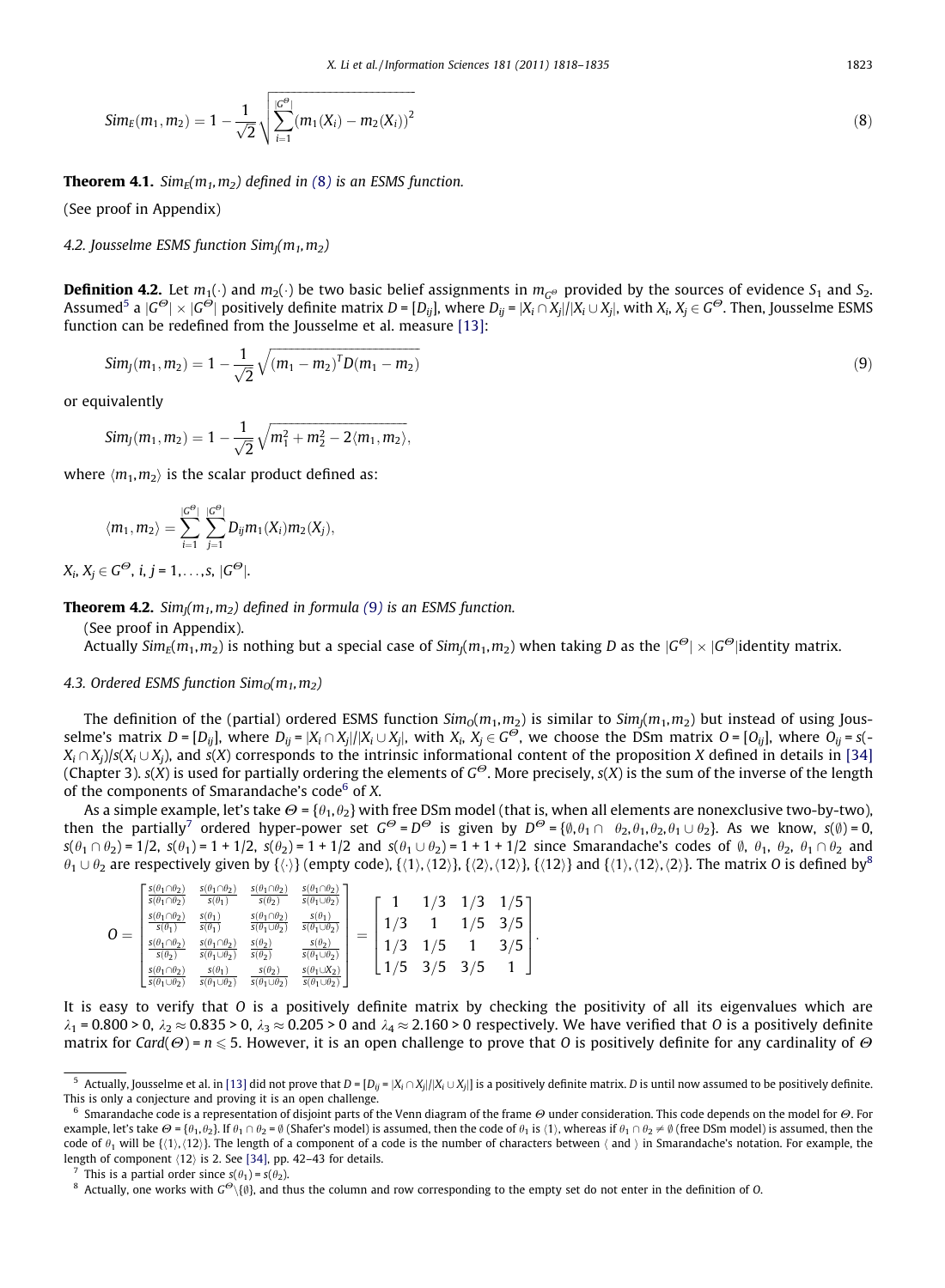greater than 5, and that's why we conjecture that O is a positively definite matrix for Card( $\Theta$ ) > 5. Similarly to the formula [\(9\),](#page-5-0) we define  $Sim_0(m_1, m_2)$  by:

$$
Sim_0(m_1, m_2) = 1 - \frac{1}{\sqrt{2}} \sqrt{(m_1 - m_2)^T O(m_1 - m_2)}.
$$
\n(10)

It can be easily proved that  $Sim_0(m_1, m_2)$  is an ESMS function following a proof similar to the proof of [Theorem 4.2.](#page-5-0)

#### 4.4. ESMS function  $Sim_B(m_1, m_2)$

Another ESMS function based on Bhattacharya's distance is defined as follows:

**Definition 4.3.** Let  $m_1(\cdot)$ ,  $m_2(\cdot)$  be two basic belief assignments in  $m_{G^o}$ , the ESMS function  $Sim_B(m_1, m_2)$  is defined by:

$$
Sim_B(m_1, m_2) = 1 - \sqrt{1 - \sum_{X_i \in F} \sqrt{m_1(X_i) m_2(X_i)}},
$$
\n(11)

where F is the core of sources  $S_1$  and  $S_2$ , i.e. the set of elements of  $G^{\Theta}$  having a positive belief mass:  $F = \{X \in G^{\Theta}| m_1(X) \geq 0 \text{ or } X\}$  $m_2(X) > 0$ .

**Theorem 4.3.** Sim<sub>B</sub> $(m_1, m_2)$  defined in formula (11) is an ESMS function.

(See proof in Appendix).

### 5. Comparison of ESMS functions

In this section we analyze the performances of the four ESMS functions aforementioned through a simple example, where  $\Theta = \{\theta_1, \theta_2, \theta_3\}$ . We assume the free DSm model for  $\Theta$ . In such case,  $G^{\Theta} = D^{\Theta}$  has 18 nonempty elements  $a_i$ ,  $i = 1,2,\ldots, s,\ldots,18$ .  $G^{\Theta}$  is closed under  $\cap$  and  $\cup$  operators according to Dedekind's lattice. Of course, we also may choose other lattice structures in a similar way according to the right model of  $G^{\Theta}$ .

Let's assume that  $\theta_2$  is the true identity of the object under consideration. Its optimal belief assignment is denoted  $m_2(\cdot)\triangleq$   $\{m_2(\theta_2)=1,\,m_2(X)=0\,\,\text{for}\,\,X\in G^O\setminus\{\theta_2\}\}.$  We perform a comparison of the four ESMS functions in order to show the evolution of the measure of similarity between  $m_1(\cdot)$  and  $m_2(\cdot)$  when  $m_1(\cdot)$  varies from an equally distributed bba to  $m_2(\cdot)$ . More precisely, we start our simulation by choosing  $m_1(\cdot)$  with all elements in  $D^{\Theta}$  equally distributed, i.e.  $m_1(a_i) = 1/18$ , for  $i = 1, 2, \ldots, s, \ldots, 18$ . Then, step-by-step we increase the mass of belief of  $\theta_2$  by a constant increment  $\Delta$  = 0.01 until reaching  $m_1(\theta_2)$  = 1. Meanwhile, the masses  $m_1(X)$  of belief of all elements  $X \neq \theta_2$  of  $G^{\Theta}$  take value  $[1-m_1(\theta_2)]/17$  to work with a normalized bba  $m_1(\cdot)$ . The basic belief mass assigned to empty set is always zero, that is,  $m_1(\emptyset) = m_2(\emptyset) = 0.$ 

The degree of similarity of the four ESMS functions are plotted in [Fig. 1](#page-7-0). The speed of convergence<sup>9</sup> of a similarity measure is characterized by the slope angle  $\alpha$  of the curve at origin, or by its tangent. Based on this speed of convergence criterion, the analysis of [Fig. 1](#page-7-0) yields the following remarks:

- (1) According to [Fig. 1,](#page-7-0) tan( $\alpha_B$ )  $\approx$  0.86, tan( $\alpha_E$ )  $\approx$  0.68, tan( $\alpha_O$ )  $\approx$  0.6 and tan( $\alpha_I$ )  $\approx$  0.57. Sim $(m_1, m_2)$  has the slowest convergence speed, then  $\lim_{n \to \infty} (m_1, m_2)$  takes second place.
- (2)  $\text{Sim}_{E}(m_1, m_2)$  has a faster speed of convergence than  $\text{Sim}_{0}(m_1, m_2)$  and  $\text{Sim}_{E}(m_1, m_2)$  because it doesnot consider the intrinsic complexity of the elements in  $G^{\Theta}$ .
- (3) The speed of convergence of  $Sim_B(m_1, m_2)$  is the fastest. When  $m_1(\cdot)$  and  $m_2(\cdot)$  become very similar,  $Sim_B(m_1, m_2)$ becomes very quickly close to 1. However, if a small dissimilarity between  $m_1(\cdot)$  and  $m_2(\cdot)$  occurs, then  $Sim_B(m_1,m_2)$ becomes very small which actually makes it very sensitive to small dissimilarity perturbations.
- (4) In summary, one sees that no definitive conclusion about the best choice among these four ESMS functions can be drawn in general. However if one considers the speed of convergence as the evaluation criterion for the choice of a dissimilarity measure, one sees that  $Sim_B(m_1, m_2)$  is the best choice, because it is very sensitive to small dissimilarity perturbations, whereas  $Sim(m_1, m_2)$  appears to be the worst choice with respect to such a criterion.

## 6. Simulation results

We present two simulation examples to show how ESMS filter performs within Generalized Fusion Machine (GFM), and to present its advantage.

<span id="page-6-0"></span>

<sup>&</sup>lt;sup>9</sup> Here the convergence speed refers to how much the global agreement degree (similarity) is between  $m_1(\cdot)$  and  $m_2(\cdot)$  with the continuous decrease of  $m_1(\theta_2)$ .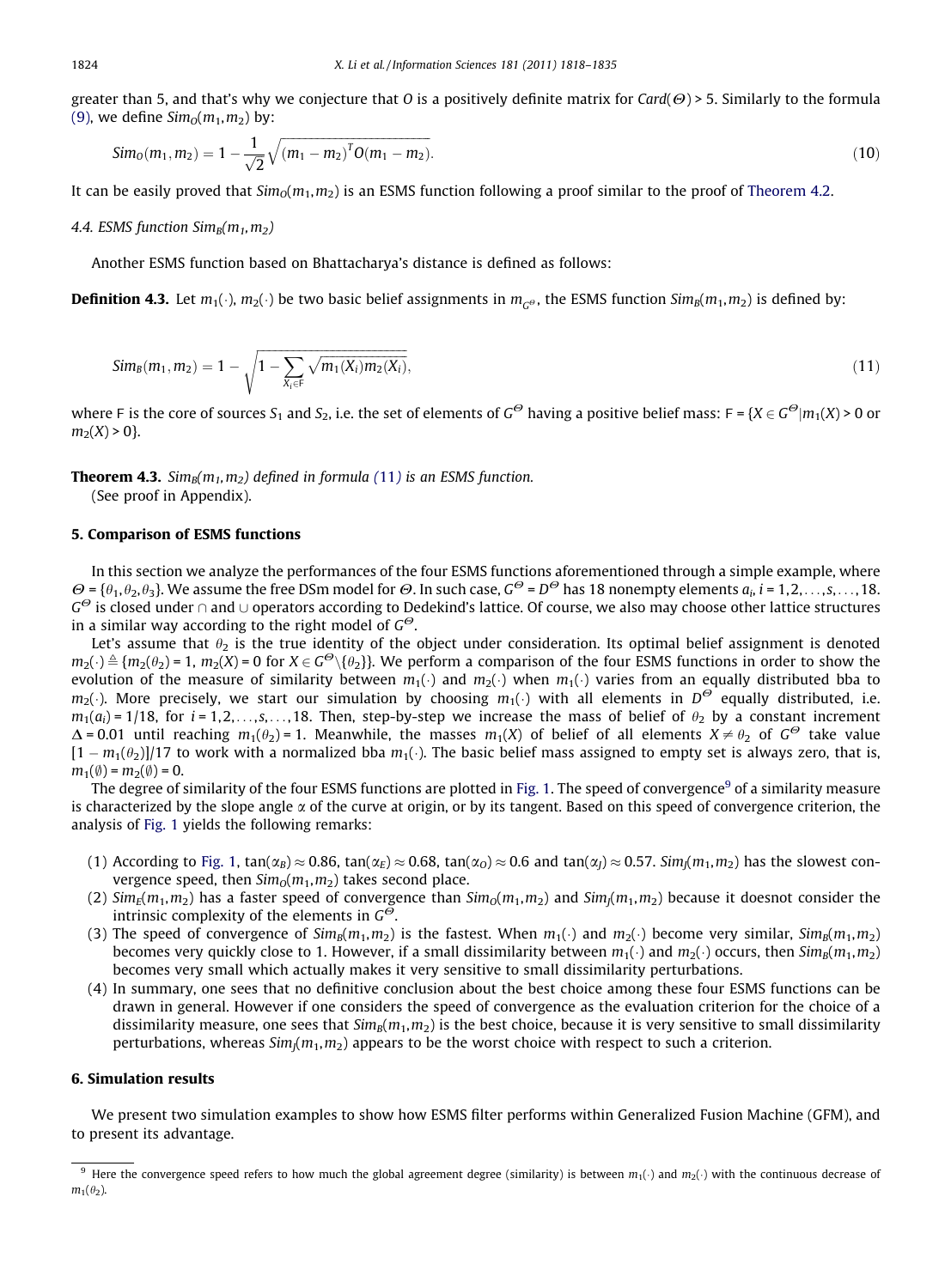<span id="page-7-0"></span>

Fig. 1. Comparison of performance among ESMS functions.

Table 1 A list of given sources of evidence.

| S                   | $m(\theta_1)$ | $m(\theta_2)$ | $m(\theta_1 \cap \theta_2)$ | $m(\theta_1 \cup \theta_2)$ | $Sim_E$ |
|---------------------|---------------|---------------|-----------------------------|-----------------------------|---------|
| S <sub>1</sub>      | 0.3           | 0.4           | 0.2                         | 0.1                         | 0.8735  |
| $\mathfrak{S}_2$    | 0.3           | 0.2           | 0.4                         | 0.1                         | 0.800   |
| $\mathfrak{S}_3$    | 0.4           | 0.1           | 0.2                         | 0.3                         | 0.8268  |
| $S_4$               | 0.7           | 0.1           | 0.1                         | 0.1                         | 0.7592  |
| $S_5$               | 0.1           | 0.8           | 0.1                         | 0.0                         | 0.5550  |
| ${\cal S}_6$        | 0.5           | 0.2           | 0.2                         | 0.1                         | 0.9106  |
| $S_7$               | 0.4           | 0.3           | 0.1                         | 0.2                         | 0.9368  |
| $\mathcal{S}_8$     | 0.3           | 0.1           | 0.2                         | 0.4                         | 0.7592  |
| $S_9$               | 0.4           | 0.5           | 0.1                         | $0.0\,$                     | 0.8103  |
| $S_{10}$            | 0.8           | 0.1           | 0.0                         | 0.1                         | 0.6806  |
| $S_{c1}$            | 0.42          | 0.28          | 0.16                        | 0.14                        | 1.0000  |
| $S_{11}$            | 0.5           | 0.0           | 0.2                         | 0.3                         | 0.7569  |
| $\sqrt{S_{12}}$     | 0.2           | 0.6           | 0.1                         | 0.1                         | 0.7205  |
| $S_{13}$            | 0.4           | 0.3           | 0.2                         | 0.1                         | 0.9360  |
| $S_{14}$            | 0.9           | 0.1           | 0.0                         | 0.0                         | 0.6230  |
| $S_{15}$            | 0.5           | 0.2           | 0.1                         | 0.2                         | 0.9100  |
| $\mathfrak{S}_{16}$ | 0.5           | 0.3           | 0.0                         | 0.2                         | 0.8900  |
| $S_{17}$            | 0.5           | 0.0           | 0.1                         | 0.4                         | 0.7205  |
| $S_{18}$            | 0.7           | 0.2           | 0.1                         | 0.0                         | 0.7807  |
| $S_{19}$            | 0.1           | 0.7           | 0.1                         | 0.1                         | 0.6217  |
| $S_{20}$            | 0.3           | 0.6           | 0.1                         | 0.0                         | 0.7390  |
| $S_{c2}$            | 0.44          | 0.29          | 0.13                        | 0.14                        | 1.0000  |

**Example 1.** Let's take a 2D frame of discernment  $\Theta = {\theta_1, \theta_2}$  and consider 20 equireliable sources of evidence according to Table 1. We consider the free DSm model and the fusion space is the hyper-power set  $D^{\Theta} = {\theta_1, \theta_2, \theta_1 \cap \theta_2, \theta_1 \cup \theta_2}$ . S<sub>c1</sub> denotes the barycentre of the front ten belief masses, while  $S_{c2}$  denotes the barycentre<sup>10</sup> of all belief masses. The measure of similarity based on Euclidean ESMS function defined in Eq. [\(8\)](#page-4-0) has been used here, but any other measures of similarity could be used instead. In this example, if we take 0.75 as the threshold value, we see from Table 1 and for the former 10 sources of evidence, that the measures of similarity of  $S_5$  and  $S_{10}$  with respect to  $S_{c1}$  are lower than 0.75. Therefore, the sources  $S_5$  and  $S_{10}$  will be discarded/filtered in the fusion. If the threshold value is set to 0.8, then the sources  $S_5$ ,  $S_{10}$ ,  $S_4$  and  $S_8$  will be discarded. That is, the higher the given threshold is, the fewer the number of information sources through the filter is.

The main steps of the algorithm for carrying out GFM are the following ones:

(1) Initialization of the parameters: the number of sources of evidence is set to zero, (that is, one has initially no source,  $s = 0$ ), so that the number of sources in the filter window is  $n = 0$ .

<sup>&</sup>lt;sup>10</sup> Let's denote  $k = |G^{\Theta}|$  the cardinality of  $G^{\Theta}$  and consider S independent sources of evidence. If all sources are equireliable, the barycentre of belief masses of the S sources is given by:  $\forall j = 1, ..., k$ ,  $\bar{m}(X_j) = \frac{1}{5} \sum_{s=1}^{5} m_s(X_j)$ , see [\[21\]](#page-16-0) for details.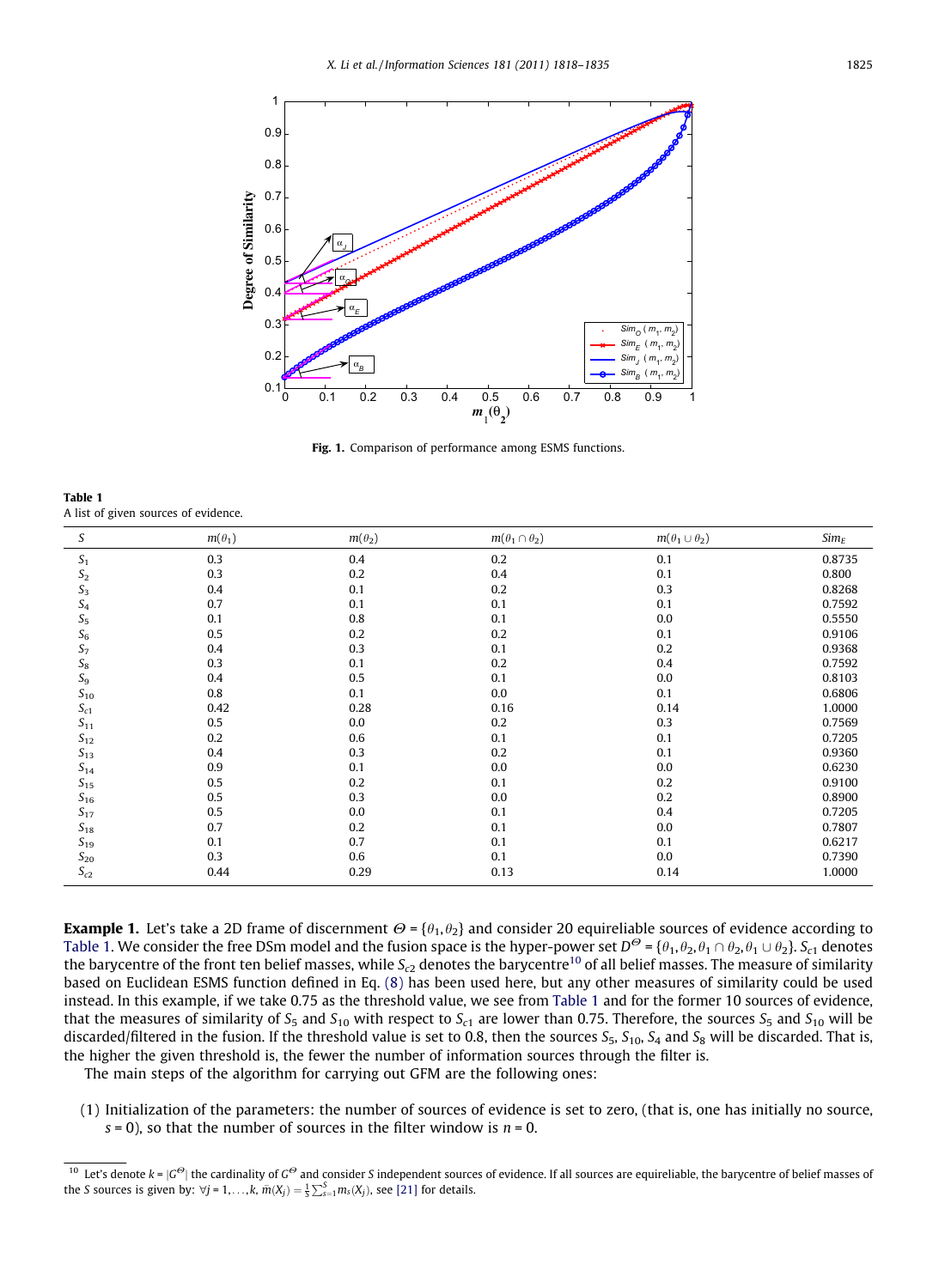

Fig. 2. Fusion result of the front 10 sources using different thresholds  $(0 \sim 0.9)$ .

- (2) Include<sup>11</sup> a source of evidence  $\hat{S}_s$  and then test if the number of sources s is fewer than two. If  $s \ge 2$ , then go to the next step, otherwise include/take into account another source of evidence  $\widehat{S}_2$ .
- (3) Based on the barycentre of gbba's of the front  $n \leq 10$  evidence sources, the degrees of similarity are computed accord-ing to the formula [\(8\),](#page-4-0) and compared with a prior tuned threshold. If it is larger than the threshold, then let  $n = n + 1$ . Otherwise, introduce a new source of evidence  $\hat{S}_{s+1}$ .
- (4) If  $n = 1$ , the current source, say S, is not involved in the fusion. If  $n = 2$ , then the classical DSm rule [\[34\]](#page-17-0) is applied in the fusion step between S and  $\hat{S}_2$ , that is, the conjunctive consensus. Then PCR5 rule [\[35\]](#page-17-0) is applied to redistribute the remaining partial conflicts only to the sets involved in the corresponding partial conflicts. We get a new combined source affected with the same index S. If  $2 < n \le 10$ , after the current evidence source  $\hat{S}_s$  is combined with the final source of evidence produced last time, a new source of evidence is obtained and assigned to S again. Whenever  $n \le 10$ , go back to step (2), otherwise, the current source of evidence  $S_s$  under test has been accepted by the ESMS filter,  $S_i$  is assigned to  $S_{i-1}$ ,  $i \in [2, s, 10]$ , and  $S_s$  is assigned to  $S_{10}$ . Then,  $S_{10}$  is combined with the last source S, the combined result is reassigned<sup>12</sup> to S, and then, go back to step  $(2)$ .
- (5) Test whether to stop or not<sup>13</sup>: if not, then introduce a new source of evidence  $\hat{S}_{s+1}$ , otherwise stop and exit.

We show two simulation results in Figs. 2 and 3 following the working principle of GFM, when we use the sources of evidence listed in [Table 1](#page-7-0).

The comparison of Figs. 2 and 3 yields the following remarks:

- (1) On Fig. 2, we donot see the real advantage of ESMS filter since the convergence to  $\theta_1$  without ESMS filter (green curve) is better than with ESMS filter in terms of improving fusion precision. This is because some useful sources of information are filtered and thrown away with the increase of the threshold. Therefore the number of sources entering in the final fusion will decrease. This yields a slower speed of convergence to  $\theta_1$ . For example, let's consider the source  $S_3$  in [Table 1](#page-7-0). If  $S_3$  is combined with itself only once, according to formula [\(6\)](#page-3-0), the fusion result is  $S = [m_N(\theta_1) = 0.5707,$  $m_N(\theta_2) = 0.0993$ ,  $m_N(\theta_1 \cap \theta_2) = 0.1680$ ,  $m_N(\theta_1 \cup \theta_2) = 0.1620$ .<sup>14</sup> If combined twice, the result is S = [0.6765, 0.0852,0.1429,0.0954]. If combined thrice, then the result is  $S = [0.7453, 0.00693, 0.1216, 0.0638]$ . The more the combinational times is, the nearer to 1  $m_N(\theta_1)$  is, and the nearer to 0  $m_N(\theta_2)$  is. Therefore, ESMS filter might also result in losing some useful information, while it filters some bad information.
- (2) On [Fig. 3,](#page-9-0) one sees the role played by ESMS filter. When there are highly conflicting sources, the result of the fusion will not converge if ESMS filter is not used. With the fine-tuning of ESMS threshold, the convergence becomes better and better because ESMS filter processes the fused information, and withdraws the sources which might cause the results to be incorrect or imprecise, so that it improves the fusion precision and correctness.

<sup>&</sup>lt;sup>11</sup> We assume the free DSm model and consider that the general basic belief assignments are given.

 $12$  In this work, we also use an ESMS filter window in a sliding mode.

<sup>&</sup>lt;sup>13</sup> In our experiment, judge whether the mobile robot stops receiving sonar's data.

<sup>&</sup>lt;sup>14</sup>  $m_N(\cdot)$  refers to the new generalized basic belief assignment.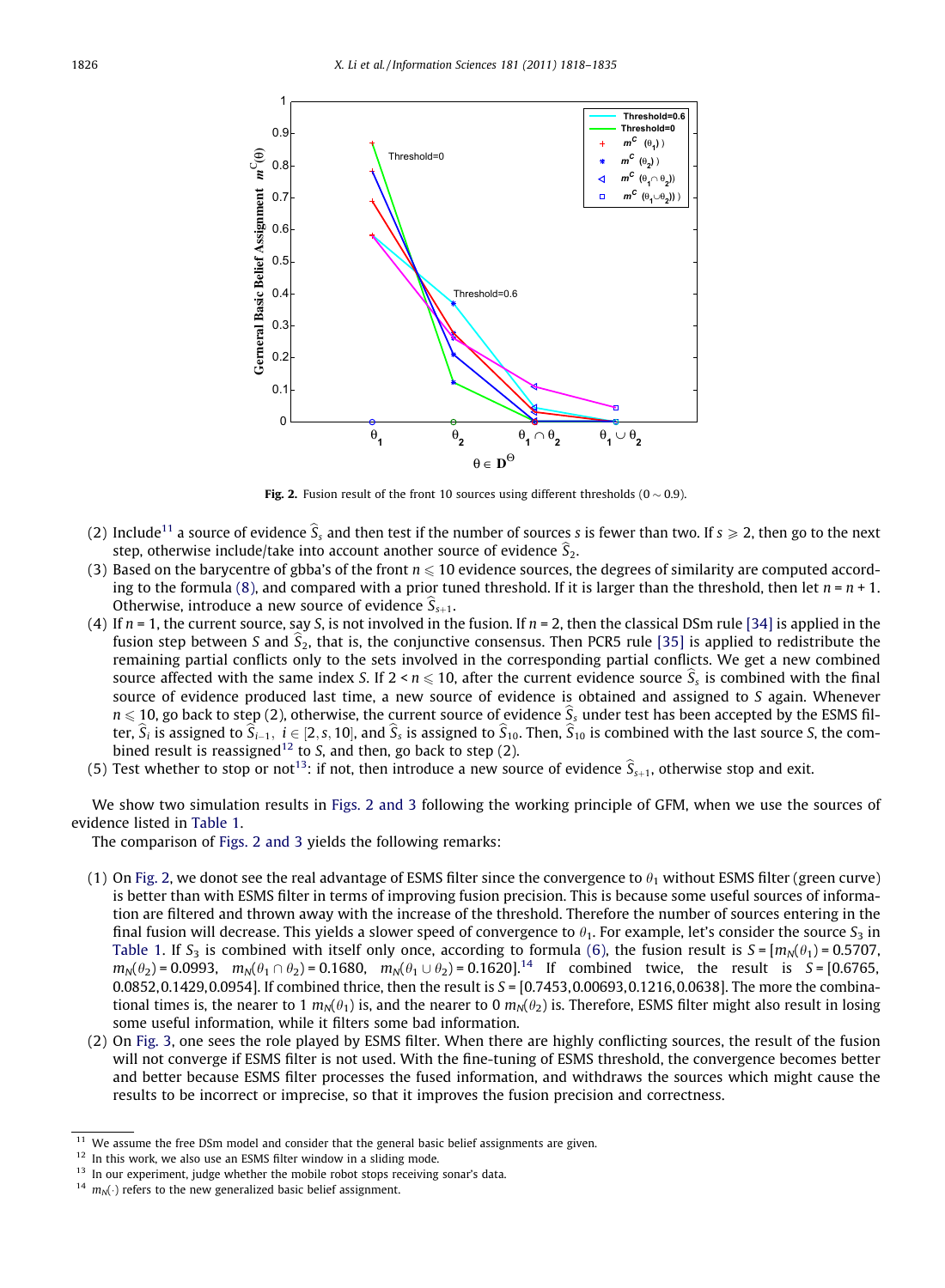<span id="page-9-0"></span>

Fig. 3. Fusion result of the total 20 sources using different thresholds ( $0 \sim 0.9$ ).

(3) We increase the applicability of the classical rules of combination. Since we reduce the number of conflicting sources of evidence combined thanks to ESMS preprocessing, the degree of conflict between sources combined is kept low. Therefore, classical rules, like Dempster's rule, which do not perform well in high conflicting situations can also be applied in robot perception. Without ESMS preprocessing step, the classical fusion rules cannot work very well [\[26,32\].](#page-16-0) Therefore, we extend their domain of applicability when using ESMS filtering step.

**Example 2.** To show the advantage of the proposed method, we compare the performance of the method 1 (that is, using sequential fusion with PCR5 only) with the method 2 (using sequential fusion PCR5 with ESMS preprocessing) in terms of complexity cut. We consider the following two different cases:

• Case 1: (simple)

We consider the frame  $\Theta = \{\theta_1, \theta_2\}$  with DSm model. There are four focal elements in  $D^{\Theta}\setminus\{\emptyset\}$ . We will consider 1001 sources of evidence having the following same belief assignments:  $m_s(\theta_1) = 0.4$ ,  $m_s(\theta_2) = 0.2$ ,  $m_s(\theta_1 \cap \theta_2) = 0.3$ ,  $m_s(\theta_1 \cup \theta_2) = 0.1, 1 \le s \le 1001.$ 

• Case 2: (a bit more complex)

We consider a bit more complex case with  $\Theta = {\theta_1, \theta_2, \theta_3}$  with DSm model. There are 18 elements in  $D^{\Theta}\setminus{\{\emptyset\}}$ . If all elements of  $D^{\Theta}\setminus\{\emptyset\}$  are focal elements, then the computation of the combination becomes very costly and very time-consuming. We only consider 1001 sources of evidence having the following same belief assignments over partial elements in  $D^{\Theta}\setminus\{\emptyset\}$ :  $m_s(\theta_1) = 0.15$ ,  $m_s(\theta_2) = 0.25$ ,  $m_s(\theta_3) = 0.1$ ,  $m_s(\theta_1 \cap \theta_2) = 0.05$ ,  $m_s(\theta_1 \cap \theta_3) = 0$ . 08,  $m_s(\theta_2 \cap \theta_3) = 0.18$ ,  $m_s(\theta_1 \cap \theta_2 \cap \theta_3) = 0.12$ ,  $m_s(\theta_1 \cup \theta_2 \cup \theta_3) = 0.07$ ,  $1 \le s \le 1001$ .

In either Case 1 or 2, all sources are the same. Of course, we had better produce a set of sources (1001) at random, and then partially choose sources by setting different ESMS thresholds. But a set of different sources (1001) produced at random are not easy to be listed here. Since all operations involved in each method do count in the computation time, that is, computation of the barycenter of belief masses, computation of ESMS, comparison and combination operations, obviously, there is nearly no difference between the 1001 same and different sources in term of computational burden. For convenience, here we replace the 1001 different sources with the 1001 same ones.

[Table 2](#page-10-0) shows, for Case 1, the comparison of the computing time<sup>15</sup> for the sequential fusion based on PCR5 only<sup>16</sup> (method 1) with the sequential fusion using PCR5 and ESMS preprocessor (method 2) when considering 21, 51 101, 201, 401, 501, 801 and 1001 sources of evidence selected. Similarly, [Table 3](#page-10-0) shows the comparison of computing time for Case 2.

The comparison of [Tables 2 and 3](#page-10-0) yields the following remarks:

<sup>&</sup>lt;sup>15</sup> using Processor: Intel (R) Core (TM)2 Duo CPU E7500 @ 2.93 GHz. EMS memory: 2.0 GB.

<sup>&</sup>lt;sup>16</sup> That is without ESMS preprocessing.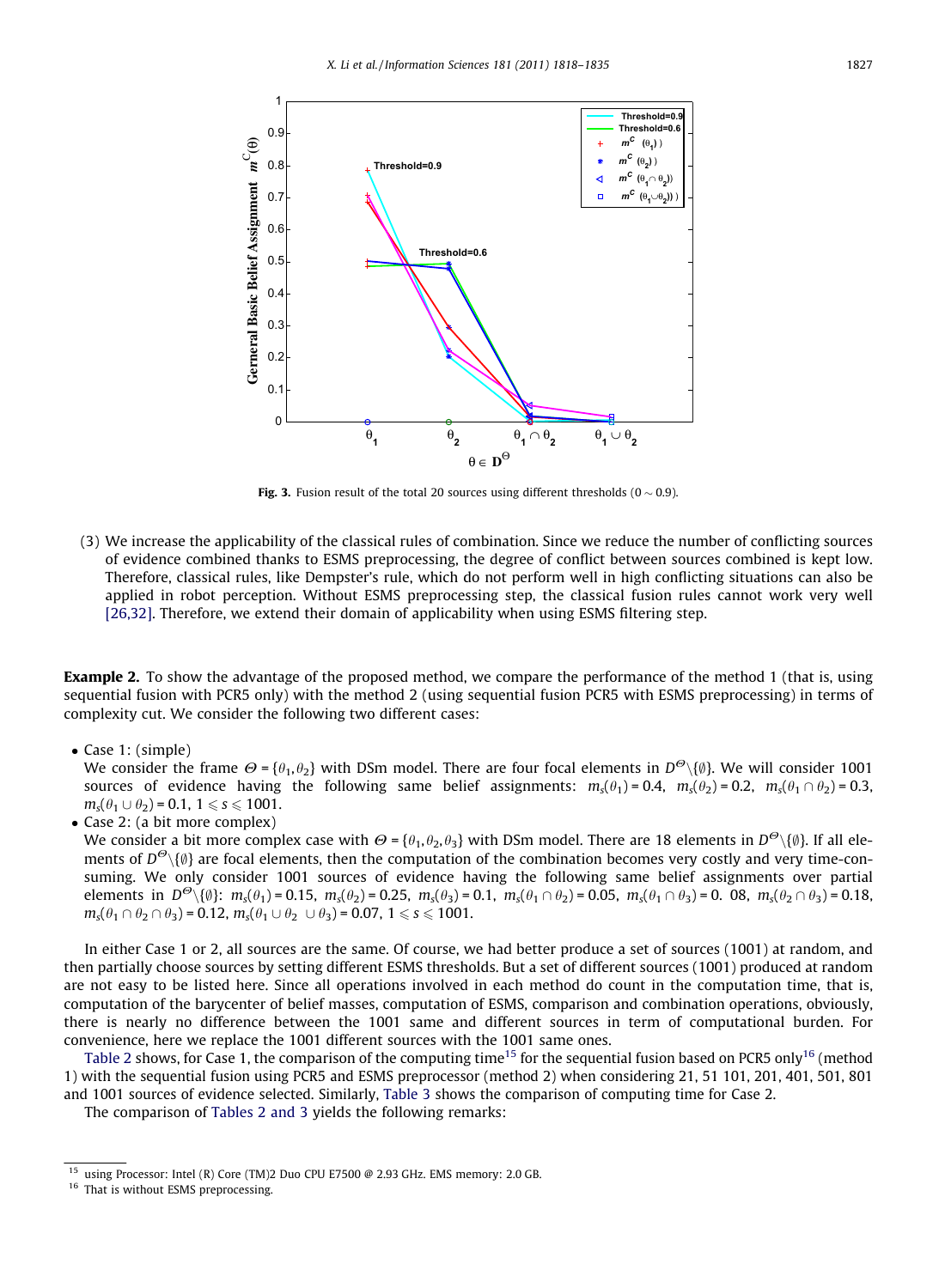# <span id="page-10-0"></span>Table 2

Computing time with methods 1 and 2 for Case 1.

| Number<br>of sources <sup>.</sup>              | 1001 | <b>.</b><br>. . | ັ                | 101<br>1 U J                                    | $20^{\circ}$         | 401<br>the contract of the contract of | 501 | 801<br>____   | 1001       |
|------------------------------------------------|------|-----------------|------------------|-------------------------------------------------|----------------------|----------------------------------------|-----|---------------|------------|
| <b>CONTRACTOR</b><br>Time in us<br>Method used | 241  | 167             | $-1$<br>112<br>- | 101<br>1 8 I<br>the contract of the contract of | 199<br>$\sim$ $\sim$ | ววว<br>دد∠<br>-                        | 248 | 300<br>.<br>- | つつに<br>ررر |

#### Table 3

Computing time with methods 1 and 2 for Case 2.

| Number of sources              | 1001 |     | 51       | 101 | 201     | 401 | 501      | 801      | 1001 |
|--------------------------------|------|-----|----------|-----|---------|-----|----------|----------|------|
| Time in $\mu$ s<br>Method used | 916  | 231 | 255<br>∽ | 295 | 376<br> | 536 | 619<br>∸ | 864<br>∼ | 1025 |

- (1) Even if we have introduced an ESMS preprocessing step (method 2), it turns out that finally a drastic cut of computing burden is obtained when these sources of evidence are highly conflicting and inconsistent. This is because we can significantly reduce the number of sources combined with ESMS criterion. Seen from Table 2 or Table 3, when 21 sources are chosen from 1001, that is, the remaining 800 sources assumed/regarded as highly conflicting and inconsistent sources (actually they are consistent absolutely, here it is only a hypothesis), the computing time is 167 us in Table 2 and 231 us in Table 3, whereas the computing time using method 1 is 241 us in Table 2 and 916 us in Table 3. Therefore, we save  $1 - (167/241) \approx 30\%$  of computing time in Table 2 when combining only 21 sources among 1001, whereas we save  $1 - (231/916) \approx 75\%$  of computing time in Table 3.
- (2) If the sources of evidence are less conflicting and more consistent, then ESMS preprocessing step seems useless. Indeed, one sees in Table 2 that the computing time using method 2 is 335 µs after combining 1001 sources, which is greater than the computing time of the method 1. The same remark holds for Case 2 as shown in Table 3. In such a very particular case (when no source is filtered through ESMS), the computing time with method 2 becomes greater than that of method 1, because method 2 needs more computation to carry out ESMS preprocessing without gaining benefit (that is, saving computations) in PCR5 fusion step. Of course, with the increase of the number of focal elements, the computations for PCR5 fusion become more and more complex and the time taken by ESMS preprocessor becomes negligible with respect to PCR5 fusion step.

#### 7. An application in mobile robot perception

The information acquired for building grid map using sonar sensors on a mobile robot is usually uncertain, imprecise and even highly conflicting. An application in autonomous robot perception and navigation provides a good platform to verify experimentally the advantage of ESMS filter in GFM. Although there exist many methods of building map based either on Probability Theory [\[39\]](#page-17-0), FST (Fuzzy System Theory) [\[27\],](#page-16-0) DST [\[37\]](#page-17-0), GST (Grey System Theory) [\[42–44\],](#page-17-0) or DSmT [\[23\],](#page-16-0) we just compare the performances of the map building using a classical fusion machine without ESMS filter (i.e. CFMW) with the classical fusion machine with ESMS filter (called GFM) in DSmT framework only. A detailed comparison between our current ESMS-based approach with other methods is given in a companion paper in [\[24\]](#page-16-0) where we show that ESMS-based approach outperforms other approaches using almost the same experimental conditions and inputs. In order to further lessen the measurement noises, we improve our past belief assignment model of sonar sensors in DSmT framework<sup>17</sup> as follows:

$$
m(\theta_1) = \begin{cases} (1 - \rho/(R - 2\epsilon)) \times (1 - \lambda/2) & \text{if } \begin{cases} R_{\min} \le \rho \le R - \epsilon, \\ 0 \le \varphi \le \omega/2, \end{cases} \\ 0 & \text{otherwise,} \end{cases}
$$
(12)

$$
m(\theta_2) = \begin{cases} \exp(-3(\rho - R)^2) \times \lambda & \text{if } \begin{cases} R_{min} \leq \rho \leq R + \epsilon, \\ 0 \leq \rho \leq \omega/2, \end{cases} \\ 0 & \text{otherwise,} \end{cases}
$$
(13)

$$
m(\theta_1 \cap \theta_2) = \begin{cases} 1 - (2(\rho - (R - \epsilon)/R)^2) & \text{if } \begin{cases} R_{\min} \leq \rho \leq R + \epsilon, \\ 0 \leq \rho \leq \omega/2, \end{cases} \\ 0 & \text{otherwise,} \end{cases}
$$
(14)

<sup>&</sup>lt;sup>17</sup> We assume that there are only two focal elements  $\theta_1$  and  $\theta_2$  in the frame of discernment. Elements of hyper-power set are  $\theta_1$ ,  $\theta_2$ ,  $\theta_1 \cap \theta_2$  and  $\theta_1 \cup \theta_2$ ,  $\theta_1$ represents the emptiness of a given grid cell,  $\theta_2$  represents the occupancy for a given grid cell,  $\theta_1 \cap \theta_2$  means that there is some conflict between two sonar measurements for the same grid cell and  $\theta_1 \cup \theta_2$  represents the ignorance for a grid cell because of the possible lack of measurement.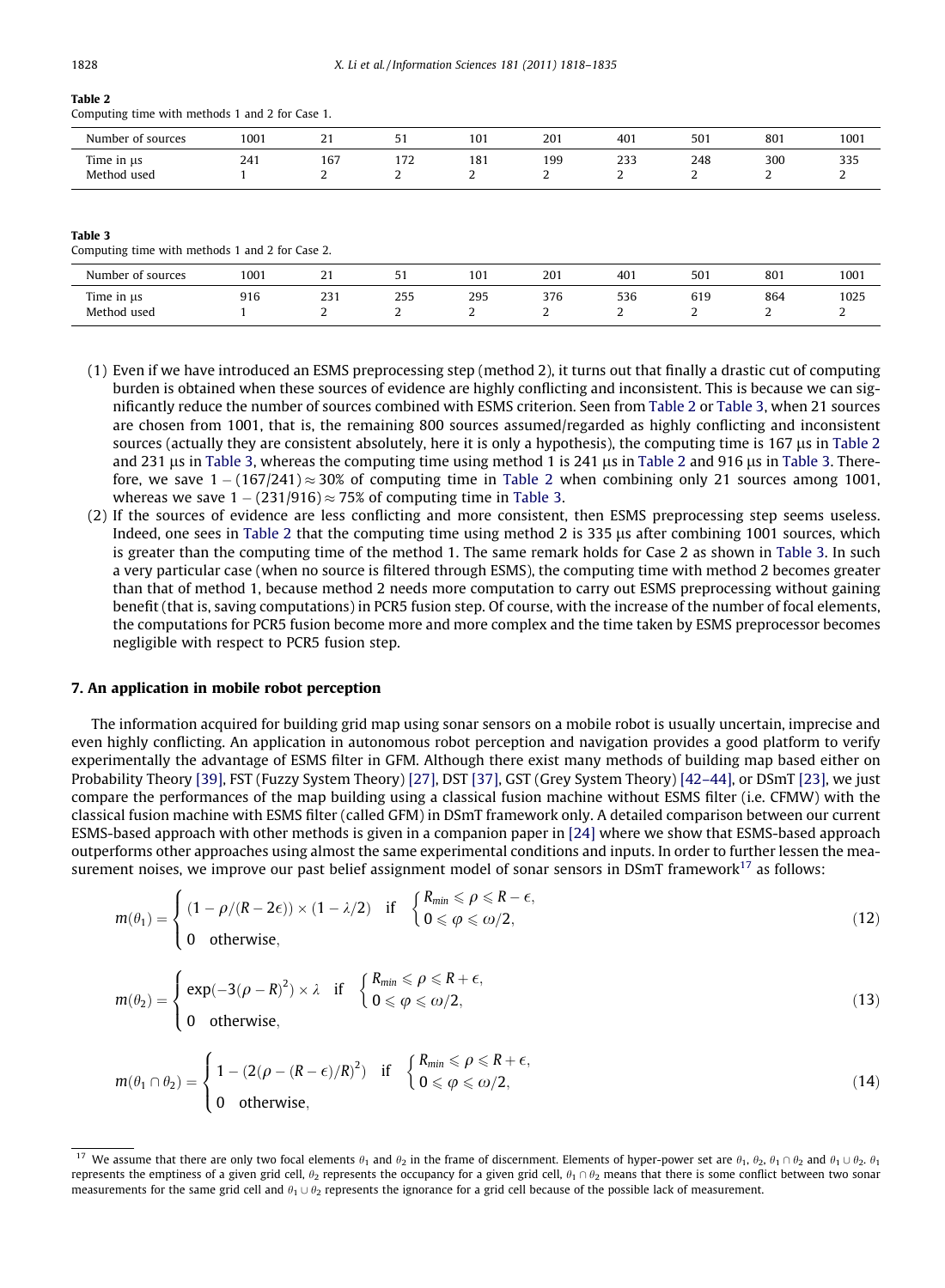

Fig. 4. The running robot in a real experimental environment.

$$
m(\theta_1 \cup \theta_2) = \begin{cases} \tan(2(\rho - R)) \times (1 - \lambda) & \text{if } R \le \rho \le R + \epsilon, \\ 0 & \text{otherwise,} \end{cases}
$$
(15)

where,  $\lambda$  is given by (see [\[8\]](#page-16-0) for justification)

$$
\lambda = \begin{cases} 1 - (2\varphi/\omega)^2 & \text{if } 0 \leqslant |\varphi| \leqslant \omega/2, \\ 0 & \text{otherwise.} \end{cases}
$$
 (16)

The parameters R,  $\rho$ ,  $\epsilon$ ,  $R_{min}$ ,  $\omega$ , and  $\varphi$  in formulas [\(12\)–\(16\)](#page-10-0) were defined and used in [\[22–24\]](#page-16-0). R is the sonar reading (measurement).  $\rho$  is the distance between the grid cell and sonar's emitting point.  $\epsilon$  is the measurement error. R<sub>min</sub> is the minimal range of sonar sensors.  $\omega$  is the scattering angle of sonar.  $\varphi$  is the angle between the line (from the grid cell to sonar emitting point) and the sonar's emitting direction. The following functions  $C_1$  and  $C_2$  play an important role in lessening noises in the process of map building.  $C_1$  function, proposed by Wang in [\[42–44\]](#page-17-0), is a constriction function<sup>18</sup> for sonar measurements defined by:

$$
C_1 = \begin{cases} 0 & \text{if } \rho > \rho_{l_2}, \\ \frac{\rho_{l_2} - \rho}{\rho_{l_2} - \rho_{l_1}} & \text{if } \rho_{l_1} \leqslant \rho \leqslant \rho_{l_2}, \\ 1 & \text{if } \rho < \rho_{l_2}, \end{cases} \tag{17}
$$

where,  $\rho_{l_1}$  and  $\rho_{l_2}$  represents the upper and lower limits of valid measurements,  $C_2$  is the constraint function<sup>19</sup> for sonar's uncertainty defined as follows:

$$
C_2 = \begin{cases} \frac{(\rho - R + 0.5\epsilon)}{0.5\epsilon}^2 & \text{if } \rho - R > -0.5\epsilon, \\ \frac{(\rho - R - 0.5\epsilon)}{0.5\epsilon}^2 & \text{if } \rho - R < 0.5\epsilon, \\ 0 & \text{if } |\rho - R| > 0.5\epsilon, \end{cases}
$$
(18)

where, the product of  $C_1$  and  $C_2$  is multiplied by the belief assignment function  $(m(\theta_2),m(\theta_1 \cap \theta_2),m(\theta_1 \cup \theta_2))$  respectively.

The experiment is performed by running a Pioneer II mobile robot with 16 sonar detectors in the indoor laboratory environment as shown in Fig. 4. The environment's size is 4550 mm  $\times$  3750 mm. The environment is divided into 91  $\times$  75 rectangular cells having the same size according to the grid map method. The robot starts to move from the location (1 m, 0.6 m), which faces towards 0 degrees. We take the left bottom corner as the global coordinate origin of the map. Objects/obstacles in the rectangular grid map are shown in [Fig. 5](#page-12-0). The processing steps of our intelligent perception and fusion system have been carried out with our software Toolbox developed under VC++ 6.0 and with OpenGL server as a client end. When the robot moves in the environment, the server end collects much information (such as the location of robot, sensors measurements, velocity) from the mobile robot and its sensors onboard. Through the protocol of TCP/IP, the client end can get any information from the server end and fuse them before displaying final result (the estimated grid map).

 $18$  The main idea is that the sonar readings must be discounted according to sonar characteristics.

<sup>&</sup>lt;sup>19</sup> The main idea consists in assigning high belief assignments to sonar readings close to the sonar sensor.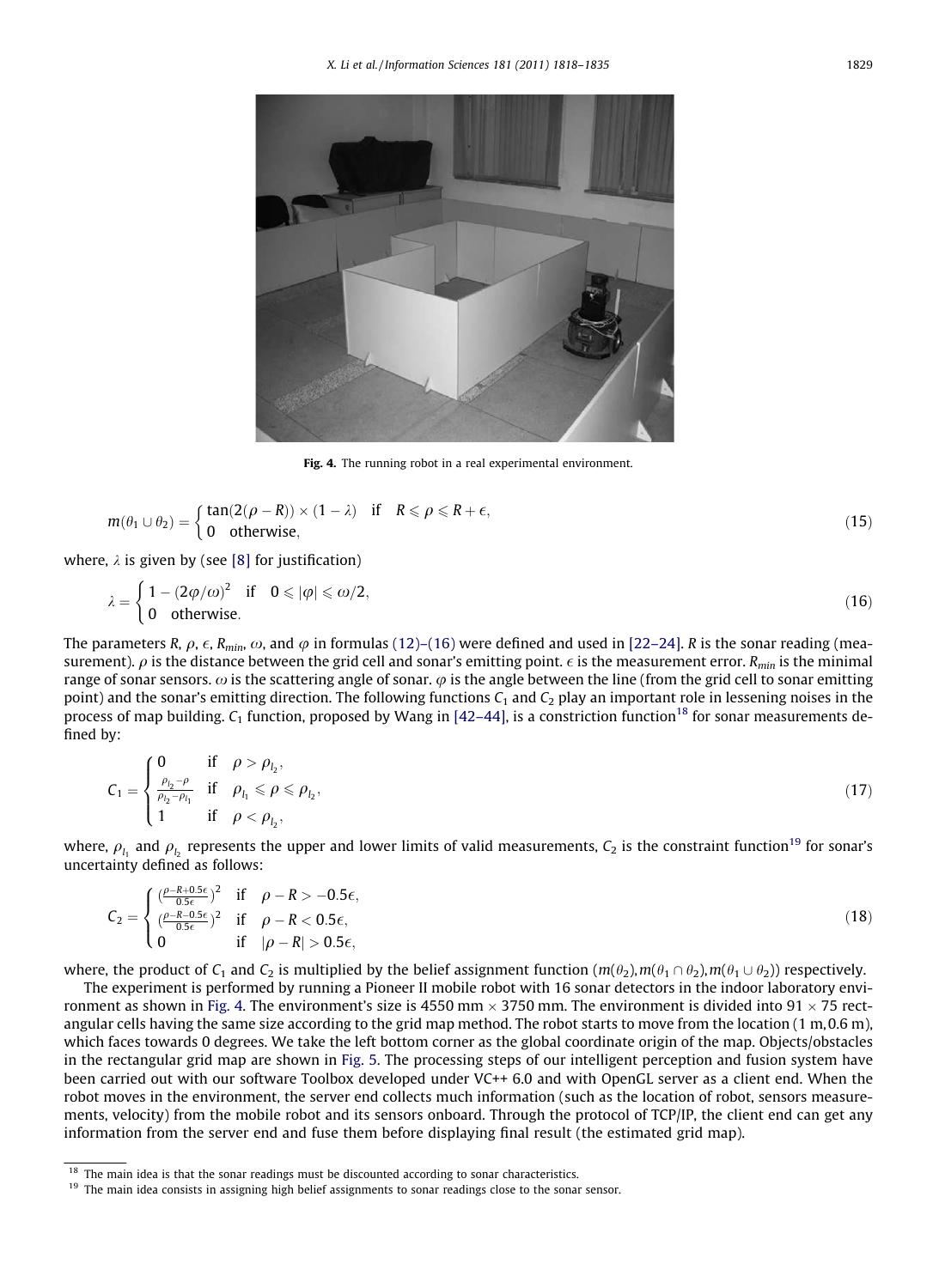<span id="page-12-0"></span>

Fig. 5. Global coordinate system for the experiment.



Fig. 6. Map building based on GFM before improving the sonar model.

Since our environment is small, the robot moves on a short distance during a relatively short period of time. Therefore, one only considers the self-localization method based on  $\delta$ -NFAM<sup>20</sup> method [\[20,22\]](#page-16-0) with the search from  $\theta-\delta_\theta$  to  $\theta$  +  $\delta_\theta$ . In

<sup>&</sup>lt;sup>20</sup> One has taken  $\delta_{\theta}$  = 5<sup>o</sup> in our experiment.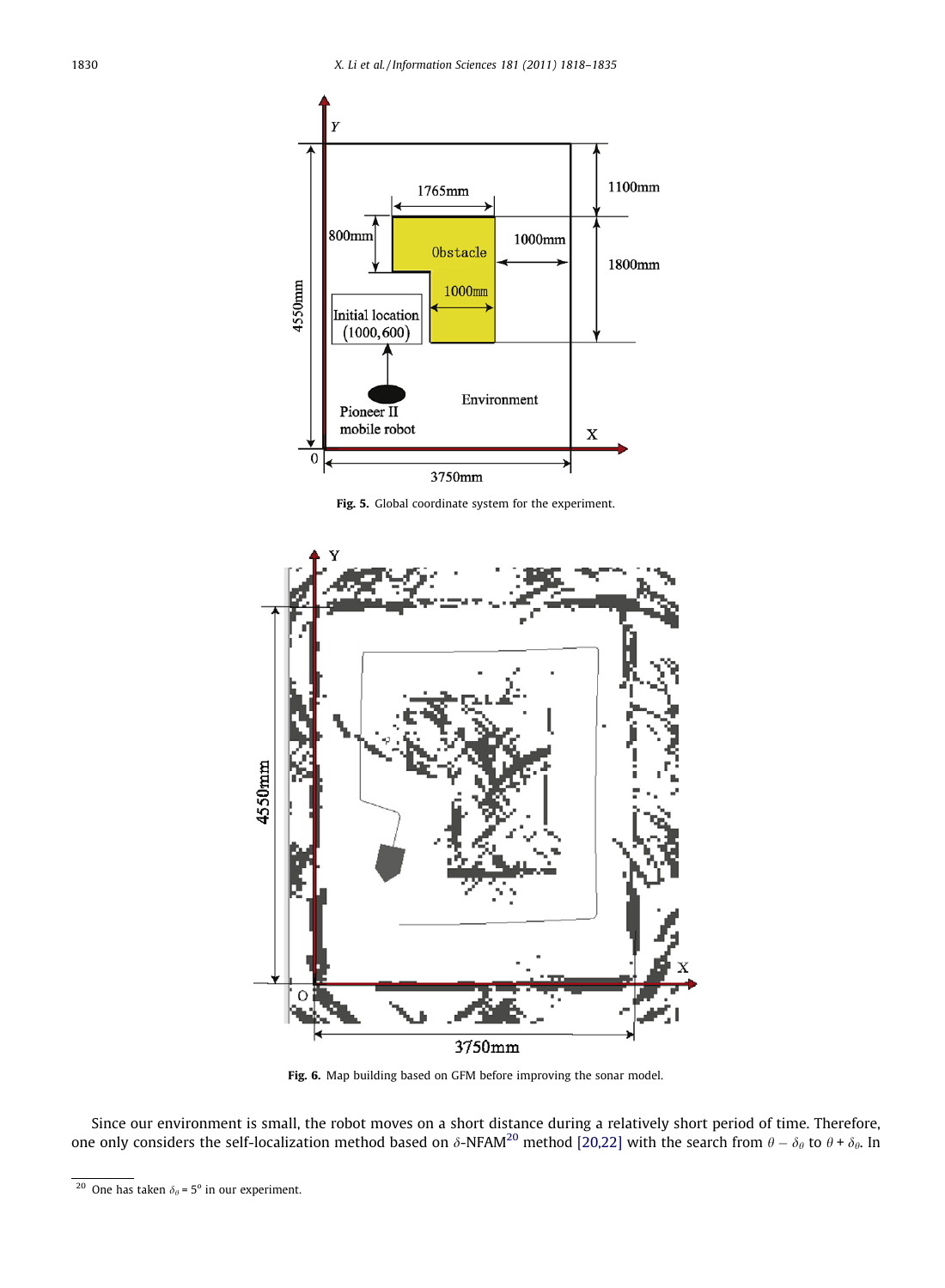<span id="page-13-0"></span>

Fig. 7. Map building based on GFM after improving the sonar model.



Fig. 8. Map building based on CFMW before improving the sonar model.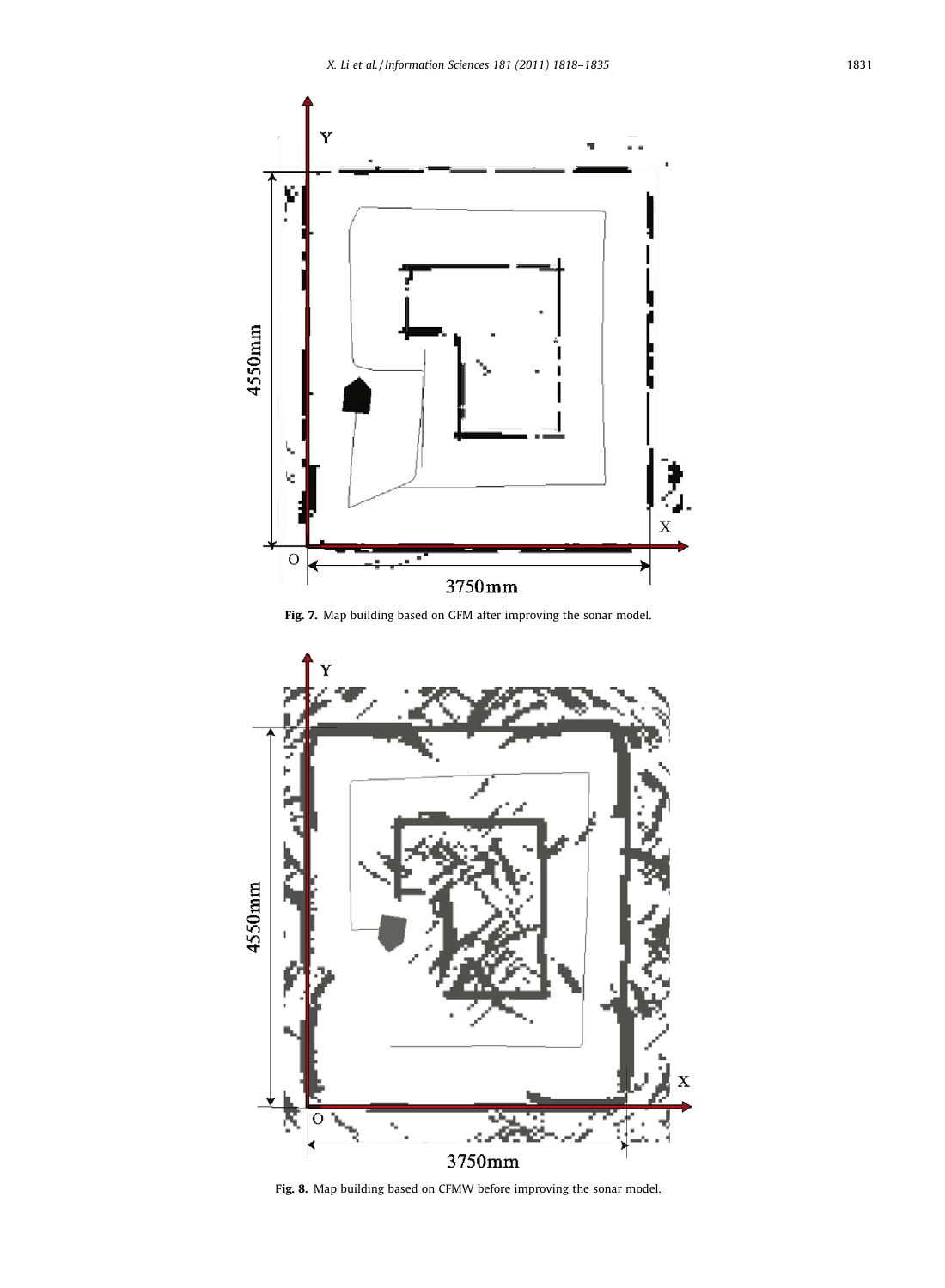order to reduce the computation burden, the restricted spreading arithmetic has been used. The main steps of map building with GFM are the following ones:

- (1) Initialize the parameters of the robot (location, velocity, etc.).
- (2) Acquire 16 sonar measurements, and robot's location from the odometer, when the robot is moving in the environment. The robot's pose is calibrated with our  $\delta$ -NFAM method [\[20,22\]](#page-16-0) and the time clock with a 100 ms period is set up.
- (3) Compute gbba of the fan-form area detected by each sonar sensor according to the formulas in [\[23\]](#page-16-0).
- (4) Apply DSmT-based GFM, that is, adopt Euclidean information filter to choose basic consistent sources of evidence according to the formula [\(8\)](#page-4-0). Then combine the consistent sources with DSm conjunctive rule [\[3,4,34\]](#page-16-0) and compute gbbas after combination. Then, redistribute partial conflicting masses to the gbba's of sets involved in the partial conflict only with PCR5 rule [\[35\].](#page-17-0)
- (5) Compute the belief of occupancy Bel( $\theta_2$ ) of some grid cells according to [\[34\]](#page-17-0). Save them into the map matrix and then go to step (6).
- (6) Update the map of the environment (here we set the second timer, of whose interval is 100 ms). Generally speaking, the more the times of scanning map are, the more accurate the final map rebuilt is. At the same time, also test whether the robot stops receiving the sensed data: if yes, then stop fusion and exit, otherwise, go back to step (2).

In this experiment, we obtain the maps built by GFM before and after improving the sonar model as shown in [Fig. 6 and 7](#page-12-0) respectively. In order to show the advantage of ESMS filter in GFM, we also compare our approach with the classical fusion machine without ESMS filter (called CFMW). The maps built by CFMW before and after improving the sonar model are shown in [Figs. 8 and 9](#page-13-0) respectively. Whenever the map is built before or after improving the sonar model, one sees that GFM always outperforms CFMW because one obtains clearer boundary outlines and fewer noises in the map built. In addition, ESMS information filter coupled with PCR5 fusion rule, allows to reduce drastically the computational burden because ESMS filter can filter the outlier-sources. With GFM approach, only the most consistent sources of evidence are combined and this allows to reduce the uncertainty in the fusion result and to improve the robot perception of the surrounded environment.



Fig. 9. Map building based on CFMW after improving the sonar model.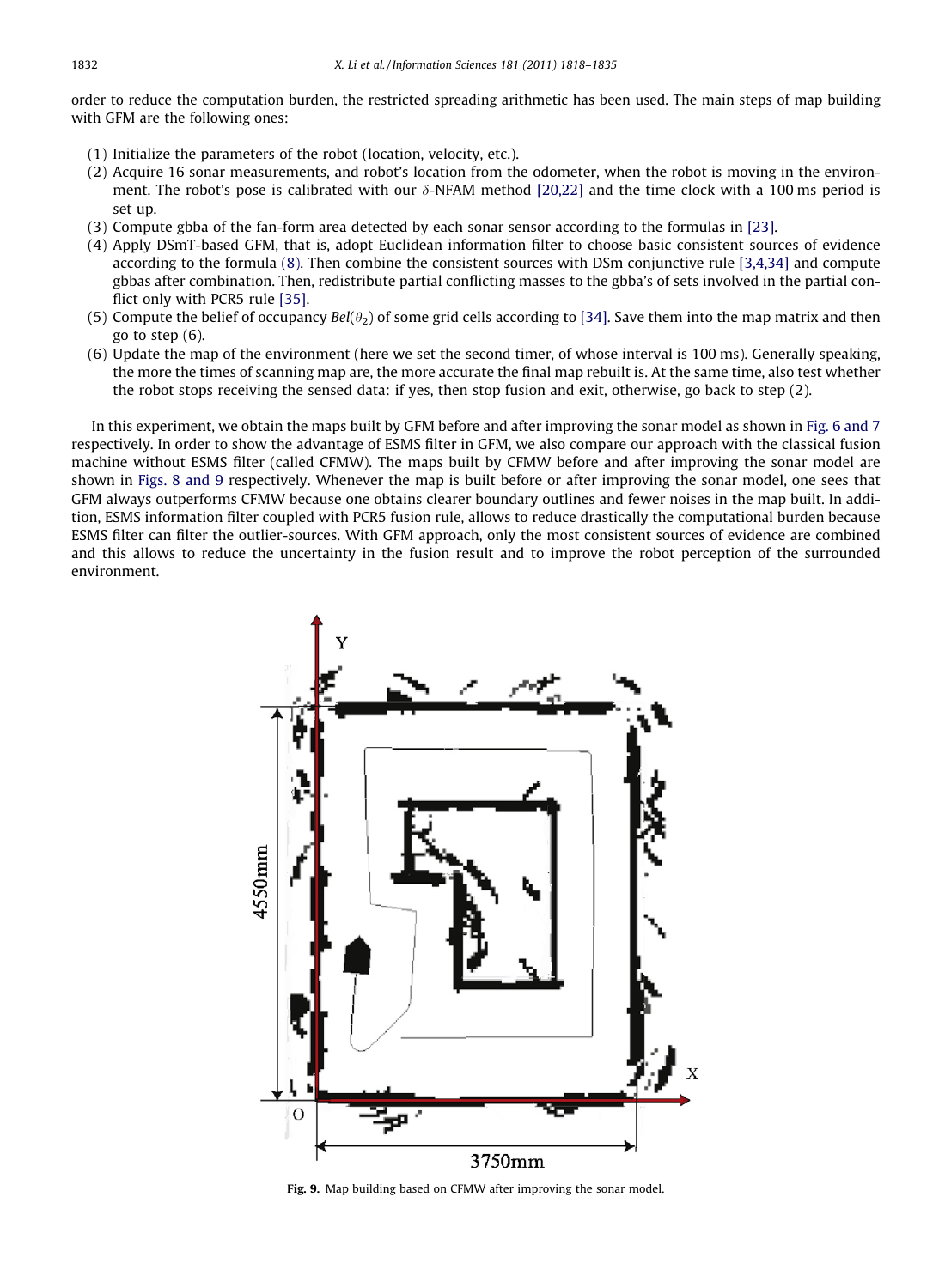# 8. Conclusions

In this paper, a general evidence supporting measure of similarity (ESMS) between two basic belief assignments has been proposed. ESMS can be used in different fusion spaces (lattice structures) and with different distance measures. This approach allows to select the most coherent subset of sources of evidence available and to reject outlier-sources which is seriously inconsistent with other sources. Therefore, a drastic cut of computational burden is possible with keeping good performances which is very attractive for real-time applications having limited computing resources. The hybrid of ESMS with the sophisticated and efficient PCR5 fusion rule of DSmT, called GFM (Generalized Fusion Machine), is specially useful and interesting in robotic applications involving real-time perception and navigation systems. The real application of GFM for mobile robot perception from sonar sensors presented in this work shows clearly a substantial improvement of the fusion result in map building/estimation of the surrounded environment. This work also shows an important role played by the most advanced fusion techniques for applications in robotics.

# Acknowledgments

The authors are very grateful for Editor in Chief: Professor W. Pedrycz, Guest Editor: Professor Vassilis G. Kaburlasos and all anonymous reviewers who give us many valuable comments and suggestions and help us improve and present this paper. We are also very grateful for Charlyne Stein who helps us check and improve the linguistic quality of this paper.

### Appendix A

**Theorem 4.1.** Sim<sub>F</sub>( $m_1, m_2$ ) defined in ([8](#page-4-0)) is an ESMS function.

#### Proof

(1) Let's prove that  $Sim_E(m_1,m_2) \in [0,1]$ .If  $Sim_E(m_1,m_2) > 1$ , from [\(8\)](#page-4-0) one would get  $\frac{1}{\sqrt{2}}\sqrt{\sum_{i=1}^{|G^{\Theta}|}(m_1(X_i)-m_2(X_i))^2}$  $< 0$  which is impossible, so that  $Sim_E(m_1, m_2) \leq 1$ . Let's prove  $Sim_E(m_1, m_2) \geq 0$  or equivalently from [\(8\),](#page-4-0)  $\sum_{i=1}^{|G^{\Theta}|}(m_1(X_i) - m_2(X_i))^2 \leq$ 2. This inequality is equivalent to  $\sum_{i=1}^{|G^\Theta|} m_1(X_i)^2 + \sum_{i=1}^{|G^\Theta|} m_2(X_i)^2 \leqslant 2 + 2\sum_{i=1}^{|G^\Theta|} m_1(X_i) m_2(X_i)$ . We denote it (i) for short.(i) always holds because one has  $\left( \sum_{i=1}^{|G^{\Theta}|} m_1(X_i)^2 + \sum_{i=1}^{|G^{\Theta}|} m_2(X_i)^2 \right) \leq \left( \left[ \sum_{i=1}^{|G^{\Theta}|} m_1(X_i) \right]^2 + \left[ \sum_{i=1}^{|G^{\Theta}|} m_2(X_i) \right]^2 \right)$  and thus  $\left(\sum_{i=1}^{|G^\Theta|} m_1({X_i})^2 + \sum_{i=1}^{|G^\Theta|} m_2({X_i})^2\right) \leq 2$  because  $\left[\sum_{i=1}^{|G^\Theta|} m_3({X_i})\right]^2 = 1$  for s = 1,2 (m<sub>s</sub>(·) being normalized bba). Therefore

inequality (i) holds and thus  $Sim_F(m_1, m_2) \ge 0$ .

- (2) It is easy to check that  $Sim_E(m_1, m_2)$  satisfies the first condition of [Definition 3.1.](#page-4-0)
- (3) If  $m_1(\cdot) = m_2(\cdot)$ , then  $Sim_E(m_1, m_2) = 1$  because

$$
\sum_{i=1}^{|G^{\Theta}|} (m_1(X_i) - m_2(X_i))^2 = 0.
$$

Thus the second condition of [Definition 3.1](#page-4-0) is also satisfied.

(4) Nonnegativity has been proven above in the first part. Herein we use a particular case to show that  $Sim(m1,m2) = 0$ , i.e. there exist  $m_1^X$  and  $m_2^Y$  for some  $X$ ,  $Y \in G^{\Theta}\setminus\{0\}$  such that  $X \neq Y$ , then according to [\(8\)](#page-4-0), one gets  $\sum_{i=1}^{|G^{\Theta}|} (m_1(X_i) - m_2(X_i))^2 = [m_1^X(X)]^2 + [m_2^Y(Y)]^2 = 2$  and thus one has  $Sim_E(m_1^X, m_2^Y) = 1 - (\sqrt{2}/\sqrt{2}) =$ verifies the third condition of [Definition 3.1](#page-4-0).  $\Box$ 

**Theorem 4.2.** Sim<sub>I</sub>( $m_1, m_2$ ) defined in formula ([9](#page-5-0)) is an ESMS function.

#### Proof

- (1) Since the matrix D is conjectured to be a positively definite matrix,  $Sim_l(m_1, m_2)$  satisfies the condition of symmetry.
- (2) If  $m_1$  is equal to  $m_2$ , according to [\(9\),](#page-5-0) one gets  $Sim_l(m_1,m_2) = 1$ . On the other hand, if  $Sim_l(m_1,m_2) = 1$ , then the condition  $m_1$  =  $m_2$  holds. That is, the condition of consistency is satisfied.
- (3) According to [\(9\),](#page-5-0) it can be drawn that  $Sim_l(m_1, m_2) \leq \frac{Sim_l(m_1, m_2)}{sim_l(m_1, m_2)}$  and since the minimum value of  $Sim_l(m_1, m_2)$  is zero, then  $Sim_l(m_1,m_2)$  is non-negative.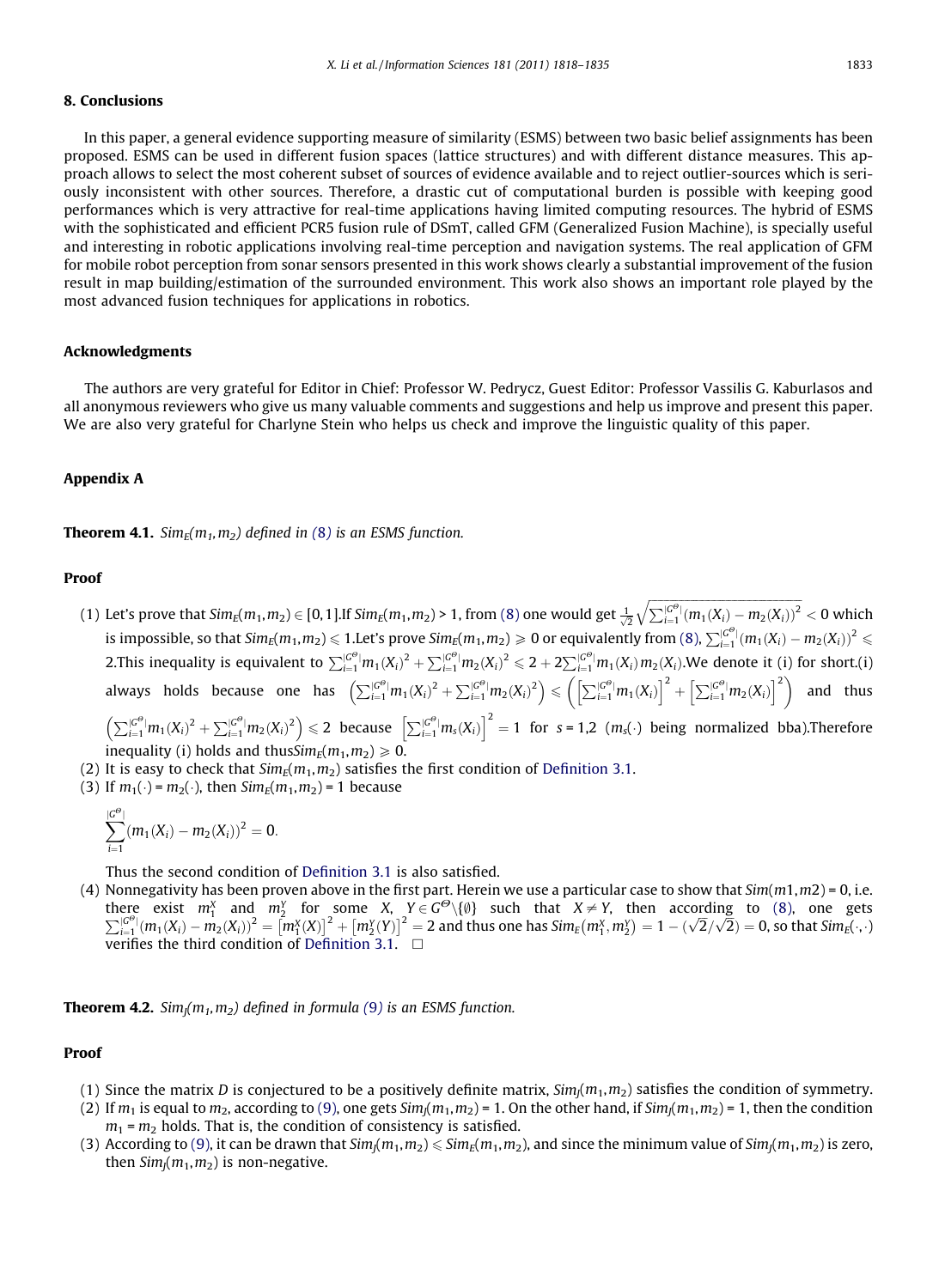<span id="page-16-0"></span>(4) According to the definition of  $Sim_l(m_1, m_2)$ , we can easily verify that  $Sim_l(m_1, m_2)$  is a true distance measure between  $m_1$  and  $m_2$ .  $\Box$ 

**Theorem 4.3.** Sim<sub>B</sub> $(m_1, m_2)$  defined in formula ([11](#page-6-0)) is an ESMS function.

#### Proof

(1) Since  $\sum_{X_i\in \mathsf{F}}\sqrt{m_1(X_i)m_2(X_i)}=\sum_{X_i\in \mathsf{F}}\sqrt{m_2(X_i)m_1(X_i)}$ , then  $\mathsf{Sim}_\mathsf{B}(m_1,m_2)$  satisfies the condition of symmetry. (2) If  $m_1(\cdot)$  =  $m_2(\cdot)$ , according to [\(11\),](#page-6-0)

$$
\sum_{X_i \in F} \sqrt{m_1(X_i) m_2(X_i)} = \sum_{X_i \in F} m_1(X_i) = 1
$$

and therefore Sim<sub>B</sub>(m<sub>1</sub>, m<sub>1</sub>) = 1. On the other hand, if Sim<sub>B</sub>(m<sub>1</sub>, m<sub>2</sub>) = 1, then the condition m<sub>1</sub>(·) = m<sub>2</sub>(·) holds. That is, the condition of consistency is satisfied.

(3) From the definition of bba,  $\sum_{X_i \in F} m_1(X_i) = 1$ . Therefore,

$$
\sum_{X_i\in F}\sqrt{m_1(X_i)m_2(X_i)}\in[0,1].
$$

According to [\(11\)](#page-6-0), it can be drawn that  $Sim_B(m_1, m_2) \in [0,1]$ ; that is, the minimum value of  $Sim_B(m_1, m_2)$  is zero. Therefore,  $Sim_B(m_1, m_2)$  is a nonnegative measure.

(4) According to the definition of  $Sim_B(m_1, m_2)$ , we can easily verify that  $Sim_B(m_1, m_2)$  is a true distance measure between  $m_1$  and  $m_2$ .  $\Box$ 

#### References

- [1] M. Bauer, Approximation algorithms and decision making in the Dempster–Shafer theory of evidence an empirical study, Int. J. Approx. Reasoning 17 (2-3) (1997) 217–237.
- [2] T.M. Cover, J.A. Thomas, Elements of Information Theory, Wiley, New York, 1991.
- [3] J. Dezert, Foundations for a new theory of plausible and paradoxical reasoning, Int. J. Inform. Security 9 (2002) 3–57.
- [4] J. Dezert, F. Smarandache, On the generation of hyper-power sets for the DSmT, in: Proceedings of 6th International Conference on Information Fusion, Cairns, Queensland, Australia, 2003, pp.1118–1125.
- [5] J. Diaz, M. Rifqi, B. Bouchon-Meunier, A similarity measure between basic belief assignments, in: Proceedings of International Conference on Information fusion, Firenze, Italy, 2006, pp.1–8.
- [6] R.P. Dilworth, Lattice theory, American Mathematical Society, Providence, Rhode Island, 1961.
- [7] D. Dubois, H. Prade, Possibility, theory, probability theory and multiple-valued logics: a clarification, Ann. Math. Artif. Intell. 32 (2001) 35–66.
- [8] A. Elfes, H. Moravec, High resolution maps from wide angle sonar, in: IEEE International Conference on Robotics and Automation, 1985, pp.116–121. [9] G. Grätzer, General Lattice Theory, Academic Press, New York, 1978.
- [10] ISIF (International Society of Information Fusion) website: [<http://www.isif.org>.](http://www.isif.org)
- [11] R. Jeffrey, The Logic of Decision, McGraw-Hill, New York, 1965.
- [12] R. Jeffrey, Probability and the Art of Judgment, Cambridge University Press, Cambridge, 1992.
- [13] A.-L. Jousselme, D. Grenier, E. Bossé, A new distance between two bodies of evidence, Inform. Fusion J. 2 (2001) 1–101.
- [14] V.G. Kaburlasos, Towards a Unified Modeling and Knowledge-Representation Based on Lattice Theory Computational Intelligence and Soft Computing Applications, series: Studies in Computational Intelligence, vol. 27, Springer, Heidelberg, Germany, 2006.
- [15] V.G. Kaburlasos, I.N. Athanasiadis, P.A. Mitkas, Fuzzy lattice reasoning (FLR) classifier and its application for ambient ozone estimation, Int. J. Approx. Reason. 45 (1) (2007) 152–188.
- [16] V.G. Kaburlasos, L. Moussiades, A. Vakali, Fuzzy lattice reasoning (FLR) type neural computation for weighted graph partitioning, Neurocomputing 72 (10-12) (2009) 2121–2133.
- [17] W.B.S. Kandasamy, F. Smarandache, Basic Neutrosophic Algebraic Structures and Their Application to Fuzzy and Neutrosophic Models, Hexis, Church Rock, 2004.
- [18] A.N. Kolmogorov, Foundations of the Theory of Probability, Chelsea Publishing Company, New York, 1960.
- [19] S.E. Papadakis, V.G. Kaburlasos, Piecewise-linear approximation of nonlinear models based on probabilistically/possibilistically interpreted Intervals' Numbers (INs), Inform. Sci. 180 (24) (2010) 5060–5076.
- [20] X. Li, Research on Fusion Method of Imperfect Information from Multi-source and Its Application, Ph. D. Thesis, Huazhong University of Science and Technology, China, 2007.
- [21] X. Li, J. Dezert, X. Huang, Selection of sources as a prerequisite for information fusion with application to SLAM, in: Proceedings of the 9th International Conference on Information fusion, Florence, Italy, 2006, pp.10–13.
- [22] X. Li,X. Huang, J. Dezert, Z. Wu, H.Zhang, Y. Xiong, DSmT-based generalized fusion machine for information fusion in robot map building, in: Proceedings of International Colloq. on Information Fusion 2007, Xi'an, China, 2007, pp. 63–70.
- [23] X. Li, X. Huang, J. Dezert, L. Duan, M. Wang, A successful application of DSmT in sonar grid map building and comparison with DST-based approach, Int. J. Innovative Comput., Inf. Control 3 (3) (2007) 539–551.
- [24] X. Li, B. Zhu, J. Dezert, X. Dai, An improved fusion machine for robot perception, Journal of intelligent and Robotic Systems, accepted for publication.
- [25] R.H. Loschi, P.L. Iglesias, Jeffrey's rule: an alternative procedure to model uncertainty, Estadística 57 (168,169) (2005) 11–26.
- [26] C.K. Murphy, Combining belief functions when evidence con flicts, Decision Support Syst. 29 (1) (2000) 1–9.
- [27] C. Ofir, E. Yael, Adaptive fuzzy logic algorithm for grid-map based sensor fusion, in: IEEE Intell. Vehicles Symp., Parma, Italy, 2004, pp.625–630.
- [28] A. Papoulis, Probability, Random Variables and Stochastic Processes, Revised 4th ed., McGraw Hill, 2002. [29] S. Petit-Renaud, Application de la théorie des croyances et des systèmes flous à l'estimation fonctionnelle en présence d'informations incertaines ou
- imprécises, Ph.D. Thesis, Université de Technologie de Compiègne, France, December 1999.
- [30] B. Ristic, Ph. Smets, Association of Uncertain Combat ID Declarations: The TBM Solution for Assignment Algorithms, in: Proceedings of Cogis '06 Conference, Paris, France, 2006, pp.1–8.
- [31] B. Ristic, Ph. Smets, The TBM global distance measure for the association of uncertain combat ID declarations, Inform. Fusion 7 (3) (2006) 276–284.